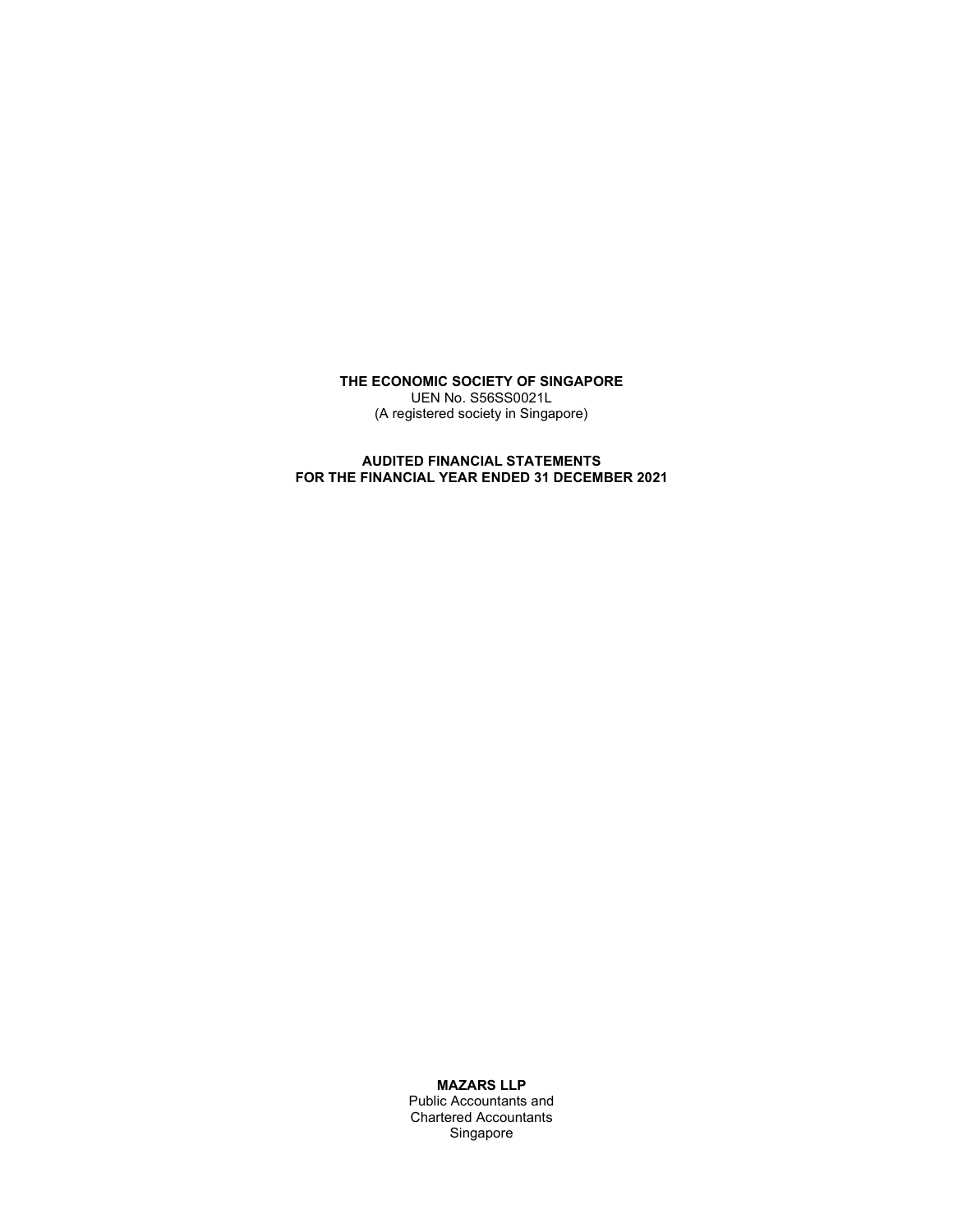### AUDITED FINANCIAL STATEMENTS FINANCIAL YEAR ENDED 31 DECEMBER 2021

| <b>TABLE OF CONTENTS</b>                | <b>PAGE</b> |
|-----------------------------------------|-------------|
| <b>Statement by Executive Committee</b> |             |
| Independent auditors' report            | $2 - 4$     |
| Income and expenditure account          | 5           |
| Statement of financial position         | 6           |
| Receipts and payments account           |             |
| Notes to the financial statements       | $8 - 23$    |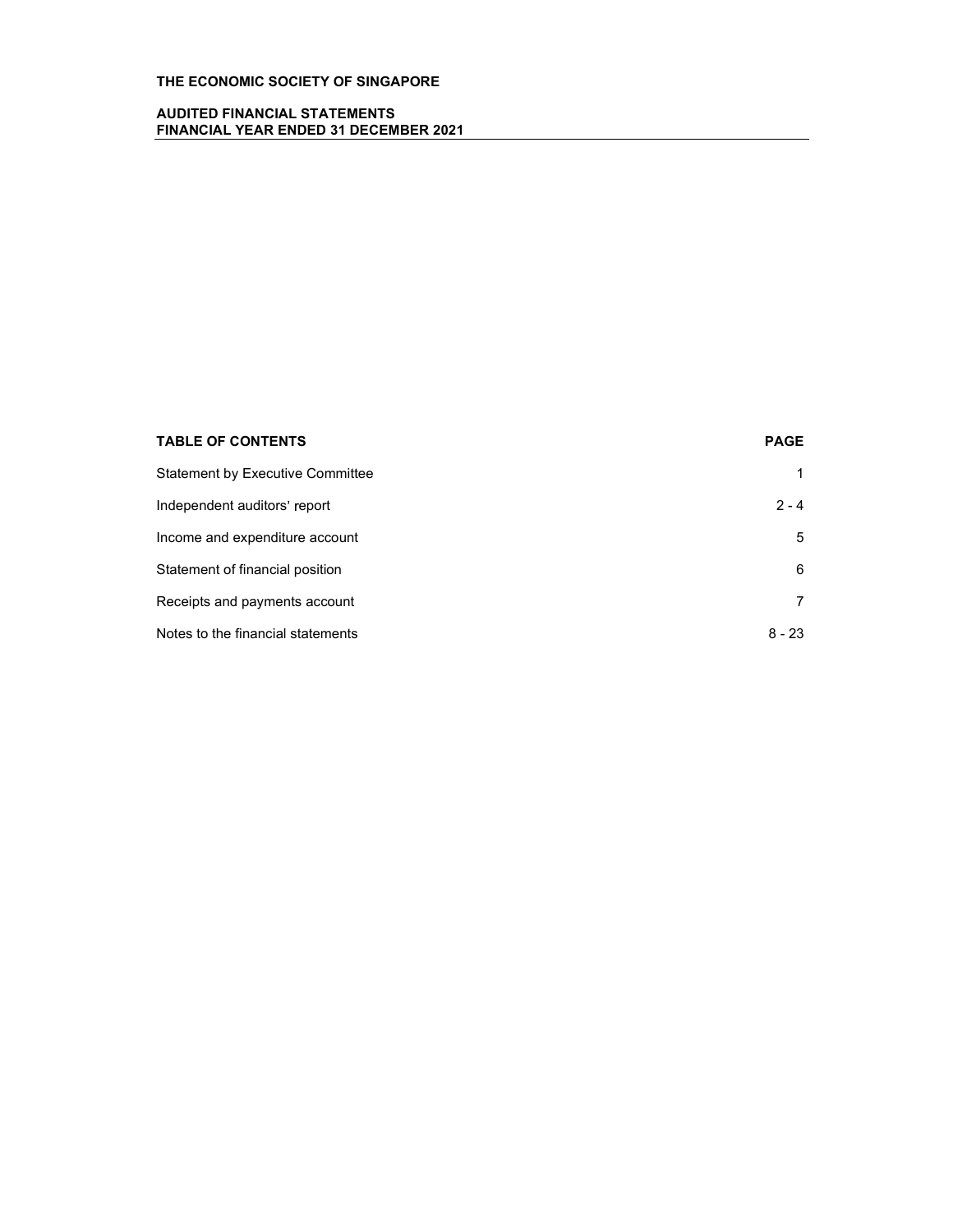### **STATEMENT BY EXECUTIVE COMMITTEE** FINANCIAL YEAR ENDED 31 DECEMBER 2021

In the opinion of the Executive Committee,

- the financial statements are drawn up so as to give a true and fair view of the financial position of  $(i)$ The Economic Society of Singapore (the "Society") as at 31 December 2021 and the income and expenditure account and the receipts and payments account of the Society for the financial year ended on that date in accordance with the provisions of the Societies Act, Chapter 311 (the "Act") and Financial Reporting Standards in Singapore ("FRSs"); and
- $(ii)$ at the date of this statement, there are reasonable grounds to believe that the Society will be able to pay its debts as and when they fall due.

On behalf of the Executive Committee

**Professor Euston Quah** President

Singapore 29 March 2022

rro rofessor Chia Wai Mun Associate F

**Honorary Treasurer**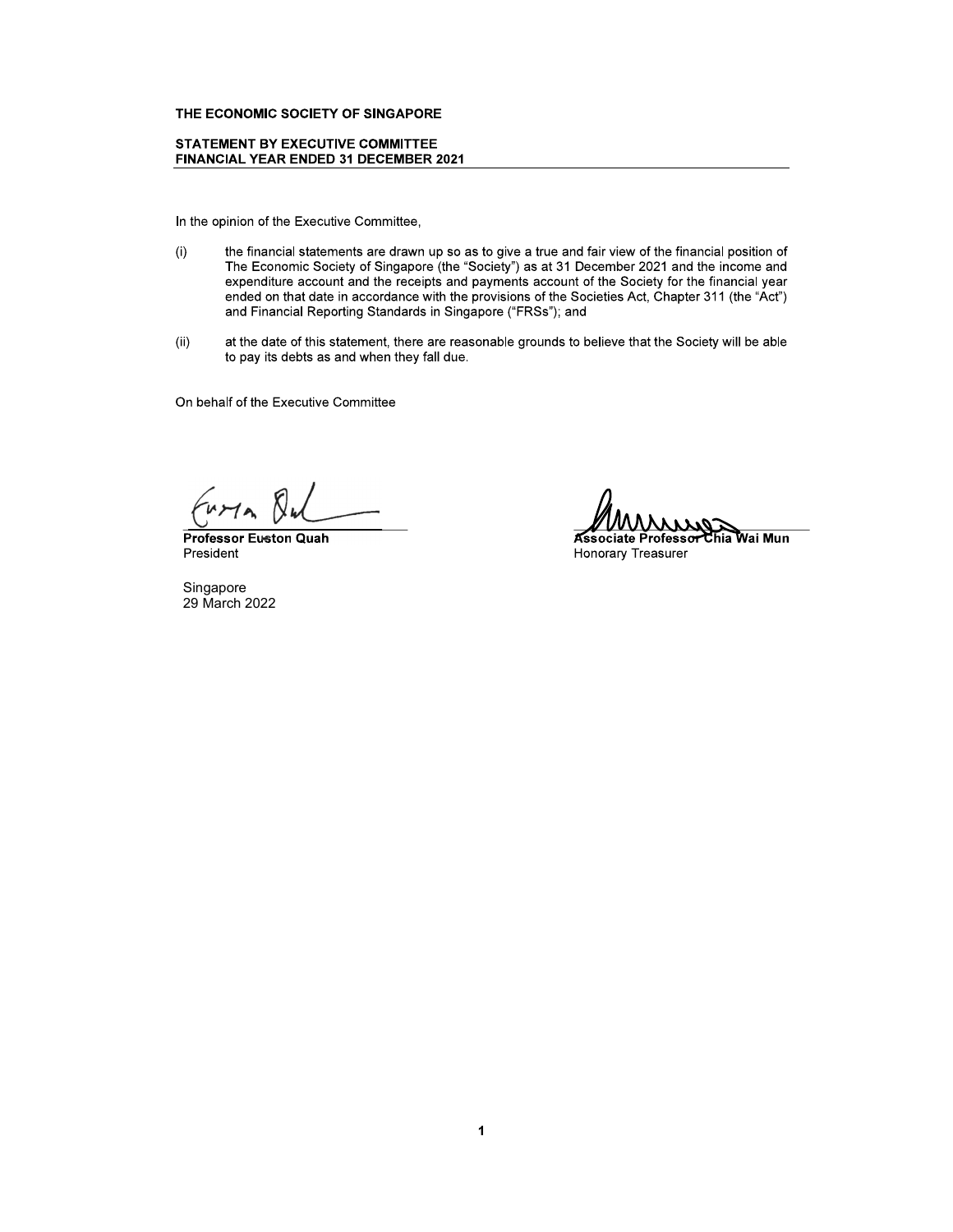

# **THE ECONOMIC SOCIETY OF SINGAPORE**<br>
THE ECONOMIC SOCIETY OF SINGAPORE<br>
THE ECONOMIC SOCIETY OF SINGAPORE<br>
The state of Singapore C69536<br>
Tel: +65 6224 4022<br>
Tel: +65 6224 4022<br>
Tel: +65 6225 3974<br>
WWW.mazars.sg<br>
Neport on

135 Cecil Street #10-01 Singapore 069536

 $\begin{tabular}{ll} \bf 135 \text{ Cecil Street} \\ \#10-01 \\ \bf 8ingapore 069536 \end{tabular}$   $\begin{tabular}{ll} \bf MEMBERS OF & \begin{tabular}{ll} \bf 7el: +65 6224 4022 \\ \bf 7ax: +65 6225 3974 \\ \bf 9xww.mazars.sg \end{tabular} \end{tabular}$ Tel: +65 6224 4022 Fax: +65 6225 3974 www.mazars.sg

### Report on the Audit of Financial Statements

### Opinion

We have audited the accompanying financial statements of The Economic Society of Singapore (the "Society") WHICH COMPRESS THE STATE THE STATE THE STATE THE STATE THE STATE CONDUCT CONDUCT THE STATE CONDUCTORS' REPORT TO THE MEMBERS OF The the statement of financial position as at 31 December 2021, the income and expenditure acc and the receipts and payments account for the year then ended and notes to the financial statements, including a summary of significant accounting policies.

In our opinion, the accompanying financial statements are properly drawn up in accordance with the provisions of the Societies Act, Chapter 311 (the "Act") and Financial Reporting Standards in Singapore ( FRSS )<br>
INDEPENDENT AUDITORS' REPORT TO THE MEMBERS OF<br>
FRIGATION SUGGIVENT OF SINGAPORE<br>
THE ECONOMIC SOCIETY OF SINGAPORE<br>
FRIGATION CONCIETY OF SINGAPORE<br>
Superior of the Audit of Financial Statements<br>
Superior of the 135 Cecil Street<br>
410.01 File of Singapora 086586<br> **ANDEPENDENT AUDITORS' REFORT TO THE MEMBERS OF**<br>
<sup>Ted:</sup> +66.6224 4022<br> **THE ECONOMIC SOCIETY OF SINGAPORE**<br> **Report on the Audit of Financial Statements**<br> **Report on the** date.

### Basis for Opinion

We conducted our audit in accordance with Singapore Standards on Auditing ("SSAs"). Our responsibilities under those standards are further described in the Auditor's Responsibilities for the Audit of the Financial INDEPENDENT AUDITORS' REPORT TO THE MEMBERS OF<br>
Fax: -65 6224 5924<br>
THE ECONOMIC SOCIETY OF SINGAPORE<br>
Report on the Audit of Financial Statements<br>
Report on the Audit of Financial Statements<br>
We have audited the accompan Corporate Regulatory Authority ("ACRA") Code of Professional Conduct and Ethics for Public Accountants and Accounting Entities (the "ACRA Code") together with the ethical requirements that are relevant to our **Report on the Audit of Financial Statements**<br>
Opinion<br>
We have audited the accompanying financial statements of The Economic Society of Singapore (the "Society")<br>
Whe have audited the scoremention functions as at 31 Decem accordance with these requirements and the ACRA Code. We believe that the audit evidence we have obtained is sufficient and appropriate to provide a basis for our opinion. We have audited the accompanying financial statements of The Economic Society of Singapore (the "Society")<br>which comprise the statement of financial position as at 31 December 2021, the income and expenditure account<br>and t

### Other information

by Executive Committee.

Our opinion on the financial statements does not cover the other information and we do not and will not express any form of assurance conclusion thereon.

In connection with our audit of the financial statements, our responsibility is to read the other information identified above and, in doing so, consider whether the other information is materially inconsistent with the financial statements or our knowledge obtained in the audit, or otherwise appears to be materially misstated.

If, based on the work we have performed on the other information that we obtained prior to the date of this report, we conclude that there is a material misstatement of this other information, we are required to report that fact. We have nothing to report in this regard.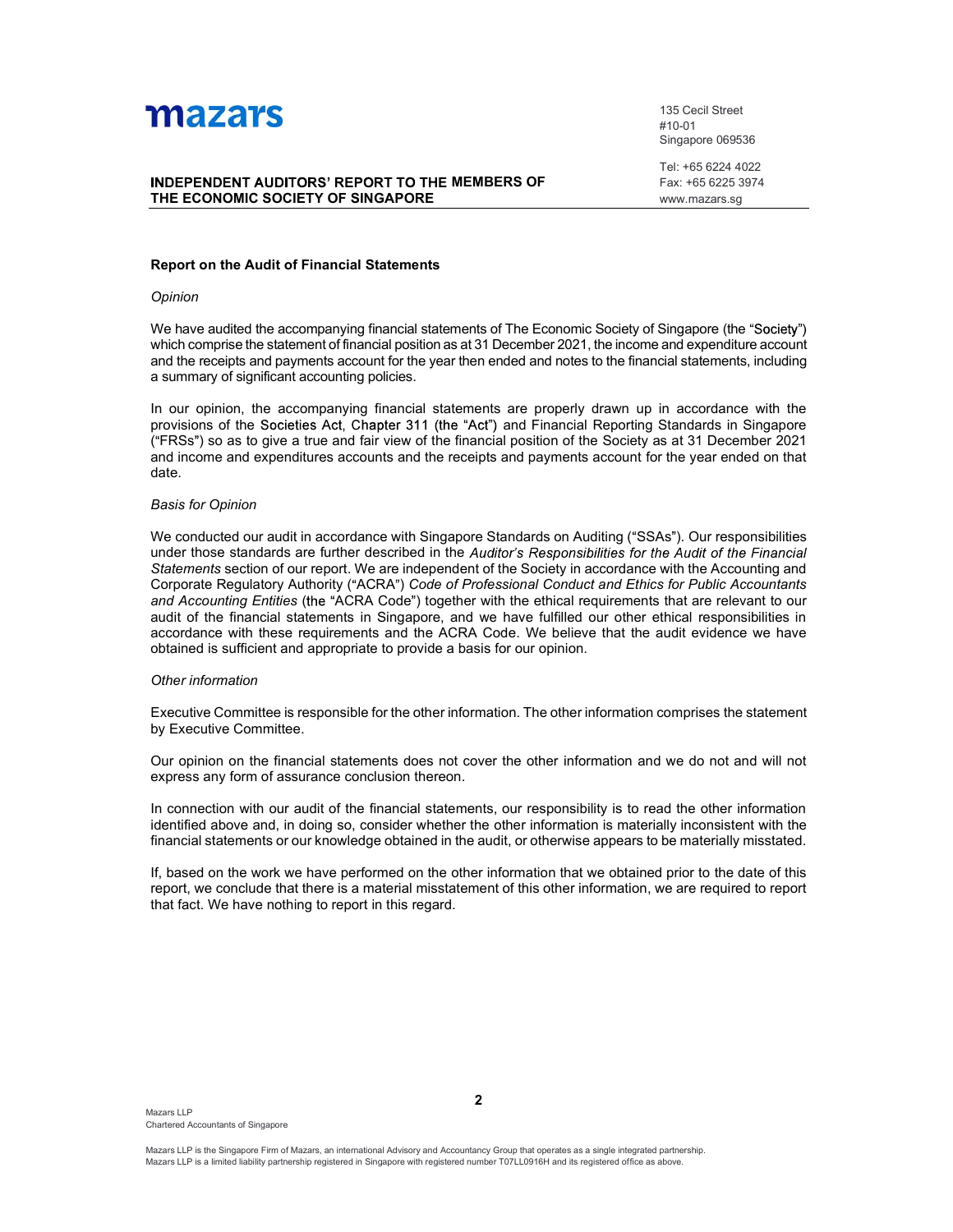# MEMBERS OF<br>
Continued)<br>
Continued) THE ECONOMIC SOCIETY OF SINGAPORE

### Report on the Audit of Financial Statements (Continued)

**Mazzary**<br> **CRIMBER AUDITORS' REPORT TO THE MEMBERS OF<br>
THE ECONOMIC SOCIETY OF SINGAPORE**<br> **Responsibilities of the Executive Committee for the Financial Statements**<br>
The Executive Committee is responsible for the prepara **THE ECONOMIC SOCIETY OF SINGAPORE**<br>THE ECONOMIC SOCIETY OF SINGAPORE<br>Report on the Audit of Financial Statements (Continued)<br>Responsibilities of the Executive Committee for the Financial Statements<br>The Executive Committee view in accordance with the provisions of the Act and FRSs, and for devising and maintaining a system of internal accounting controls sufficient to provide a reasonable assurance that assets are safeguarded against loss from unauthorised use or disposition; and transactions are properly authorised and that they are recorded as necessary to permit the preparation of true and fair financial statements and to maintain accountability of assets. **THE ECONOMIC SOCIETY OF SINGAPORE**<br>
THE ECONOMIC SOCIETY OF SINGAPORE<br>
Report on the Audit of Financial Statements (Continued)<br>
Responsibilities of the Executive Committee for the Financial Statements<br>
The Executive Commi

In preparing the financial statements, the Executive Committee is responsible for assessing the Society's ability to continue as a going concern, disclosing, as applicable, matters related to going concern and using<br>the going concern basis of accounting unless the Executive Committee either intends to liquidate the Society or to cease operations, or has no realistic alternative but to do so.

The Executive Committee's responsibilities include overseeing the Society's financial reporting process.

Our objectives are to obtain reasonable assurance about whether the financial statements as a whole are our opinion. Reasonable assurance is a high level assurance, but is not a guarantee that an audit conducted in accordance with SSAs will always detect a material misstatement when it exists. Misstatements can arise from fraud or error and are considered material if, individually or in the aggregate, they could reasonably be expected to influence the economic decisions of users taken on the basis of these financial statements.

As part of an audit in accordance with SSAs, we exercise professional judgement and maintain professional scepticism throughout the audit. We also:

- Identify and assess the risks of material misstatement of the financial statements, whether due to accounting controls sufficient to provide a reasonable assurance that assests are property and the chasses are property and the distinguity of assets.<br>The multiproperty be permit the preparation of true and fair financial evidence that is sufficient and appropriate to provide a basis for our opinion. The risk of not detecting a material misstatement resulting from fraud is higher than for one resulting from error, as fraud may involve collusion, forgery, intentional omissions, misrepresentations, or the override of internal control. pronorem basis of accounting unless the Executive Committele either intends to liquidate the Society<br>se operations, or has no realistic alternative but to do so.<br>
Entity committee's responsibilities for the Audit of the Fi
- Obtain an understanding of internal control relevant to the audit in order to design audit procedures effectiveness of the Society's internal control.
- Evaluate the appropriateness of accounting policies used and the reasonableness of accounting estimates and related disclosures made by the Executive Committee.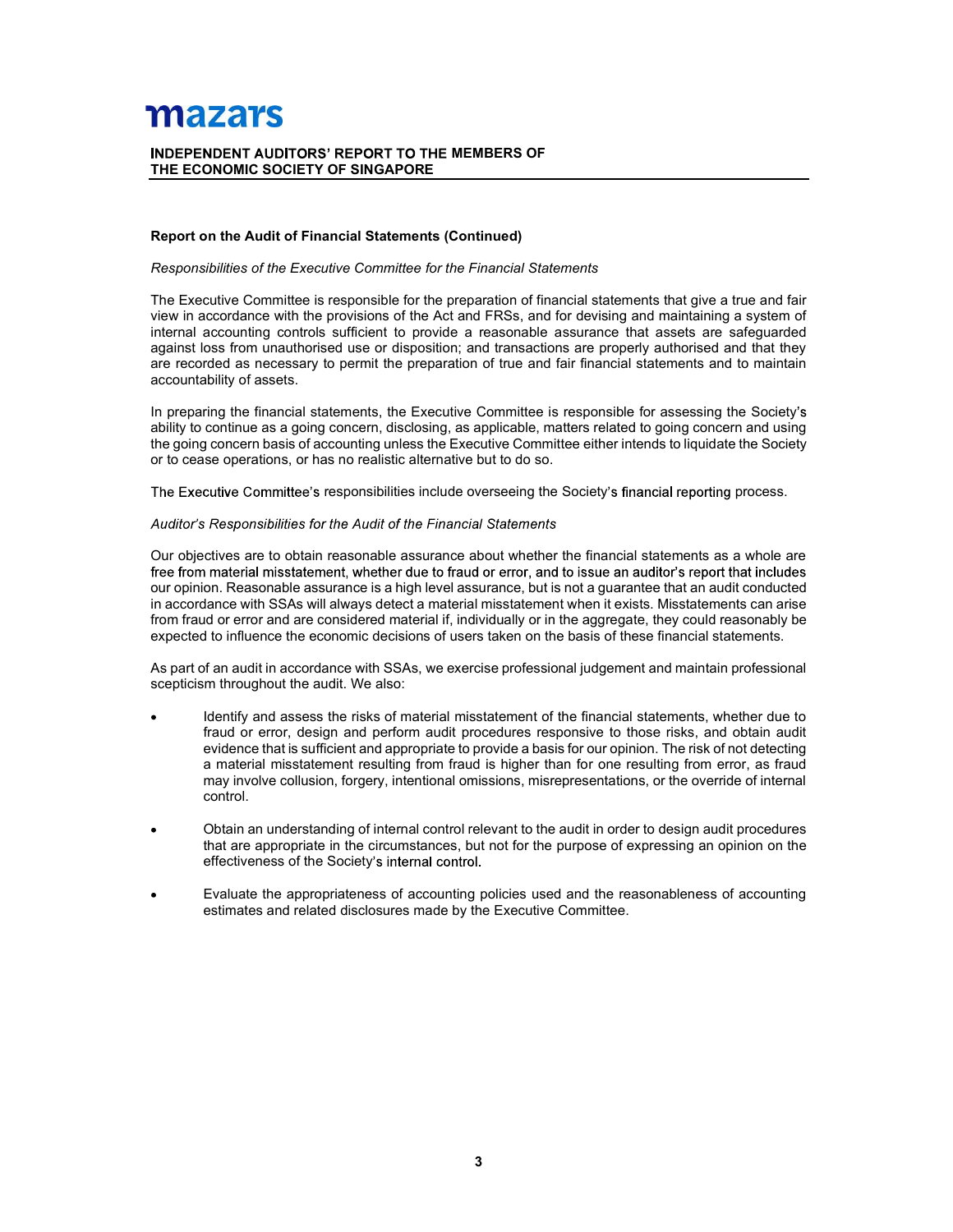# MEMBERS OF<br>
Continued)<br>
Continued) THE ECONOMIC SOCIETY OF SINGAPORE

### Report on the Audit of Financial Statements (Continued)

- **ZAT'S**<br>
IDENT AUDITORS' REPORT TO THE MEMBERS OF<br>
IN the Audit of Financial Statements (Continued)<br>
Responsibilities for the Audit of the Financial Statements (Continued)<br>
Conclude on the appropriateness of the Executive Conclude on the appropriateness of the Executive Committee's use of the going concern basis of accounting and, based on the audit evidence obtained, whether a material uncertainty exists related to events or conditions that may cast significant doubt on the Society's ability to continue as a going concern. If we conclude that a material uncertainty exists, we are required to draw attention in our inadequate, to modify our opinion. Our conclusions are based on the audit evidence obtained up to ontinued)<br>
e's use of the going concern basis of<br>
e's use of the going concern basis of<br>
Society's ability to continue as a going<br>
are required to draw attention in our<br>
atternents or, if such disclosures are<br>
of on the au cease to continue as a going concern. **Z217S**<br>
INDENT AUDITORS' REPORT TO THE MEMBERS OF<br>
ORIGINATION TO A CONSULT AND THE MEMBERS OF<br>
CONCIVE ON A RESPONSIBITIES for the Audit of the Financial Statements (Continued)<br>
CONCIVE on the appropriate associates of t **Max and the set of the matter of the MEMBERS OF**<br>
THE ECONOMIC SOCIETY OF SINGAPORE<br>
Report on the Audit of Financial Statements (Continued)<br>
Autobic's Responsibilities for the Audit of the Financial Statements (Continued **Report on the Audit of Financial Statements (Continued)**<br>
Auditor's Responsibilities for the Audit of the Financial Statements (Continued)<br>
• Conclude on the appropriateness of the Executive Committee's use of the gioring Report on the Audit of Financial Statements (Continued)<br>
Auditor's Responsibilities for the Audit of the Financial Statements (Continued)<br>
• Conclude on the appropriateness of the Executive Continuet are material uncertain
- disclosures, and whether the financial statements represent the underlying transactions and events in a manner that achieves fair presentation.

timing of the audit and significant audit findings, including any significant deficiencies in internal control that we identify during our audit.

### Report on Other Legal and Regulatory Requirements

MAZARS LLP Public Accountants and Chartered Accountants

Singapore 29 March 2022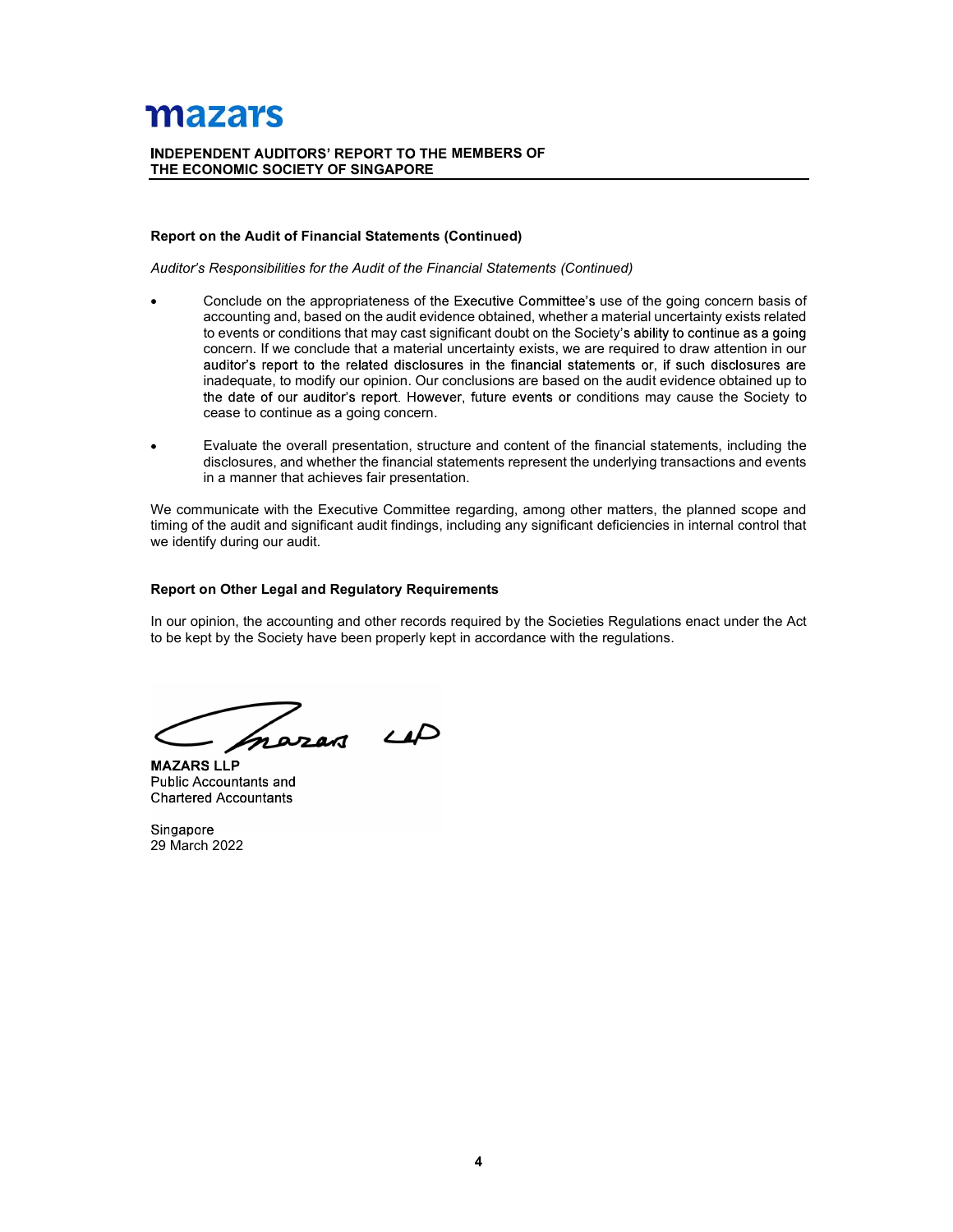### INCOME AND EXPENDITURE ACCOUNT FOR THE YEAR ENDED 31 DECEMBER 2021

|                                                                                                  | <b>Note</b>    | <u> 2021</u><br>S\$ | 2020<br>$\overline{\mathsf{S}}$ |  |
|--------------------------------------------------------------------------------------------------|----------------|---------------------|---------------------------------|--|
| <b>INCOME</b>                                                                                    |                |                     |                                 |  |
| Subscriptions                                                                                    |                | 91,098              | 130,028                         |  |
| Contribution for essay competition                                                               |                | 6,000               | 12,000                          |  |
| Dividend income                                                                                  |                | 5,728               | 12,575                          |  |
| <b>Outstanding Economics Teacher Award</b>                                                       |                | 4,000               |                                 |  |
| Royalty income                                                                                   |                | 162                 | 361                             |  |
| Society Forum, Public Lectures and Seminars contribution                                         |                | 4,215               |                                 |  |
| Tax refund                                                                                       |                |                     | 451                             |  |
| <b>Others</b>                                                                                    |                | 712                 | 831                             |  |
|                                                                                                  |                | 111,915             | 156,246                         |  |
| <b>EXPENDITURE</b>                                                                               |                |                     |                                 |  |
| Audit fees                                                                                       |                | 5,002               | 4,667                           |  |
| Annual General Meeting ("AGM") expenses                                                          |                |                     | 824                             |  |
| Bank charges                                                                                     |                | 36                  | 31                              |  |
| Communication charges                                                                            |                | 3,049               | 4,164                           |  |
| Depreciation                                                                                     |                | 310                 | 310                             |  |
| ESS website charges                                                                              |                | 256                 | 1,830                           |  |
| Essay competition                                                                                |                | 6,257               | 12,459                          |  |
| Expenses for Outstanding Economics Teacher Award                                                 |                | 5,308               |                                 |  |
| <b>Expenses for events</b>                                                                       |                |                     | 526                             |  |
| Gold medals and prizes                                                                           |                | 1,150               | 1,550                           |  |
| Meeting expense                                                                                  |                | 1,814               | 1,132                           |  |
| Miscellaneous expenses                                                                           |                | 3,088               |                                 |  |
| Professional fee                                                                                 |                | 50,400              | 46,200                          |  |
| Postage and faxes                                                                                |                | 103                 | 136                             |  |
| Printing and stationery                                                                          |                | 198                 | 582                             |  |
| Purchases of "Singapore Economic Review"<br>Society forum, public lectures and seminars expenses |                | 4,548<br>10,252     | 3,585<br>6,987                  |  |
| Subscription                                                                                     |                | 3,171               | 598                             |  |
| Transportation                                                                                   |                | 181                 | 41                              |  |
|                                                                                                  |                | (95, 123)           | (85, 622)                       |  |
|                                                                                                  |                |                     |                                 |  |
| Surplus for the year before income tax                                                           |                | 16,792              | 70,624                          |  |
| Income tax expense                                                                               | $\overline{4}$ | (6, 871)            |                                 |  |
| Surplus for the year                                                                             |                | 9,921               | 70,624                          |  |
| Other comprehensive (loss)/income                                                                |                |                     |                                 |  |
| Items that will not reclassified to profit or loss:                                              |                |                     |                                 |  |
| Fair value changes on equity instruments at FVTOCI,                                              |                |                     |                                 |  |
| net of tax                                                                                       | 9              | (3,643)             | 9,769                           |  |
| Total comprehensive income                                                                       |                | 6,278               | 80,393                          |  |

The accompanying notes for an integral part and should be read in conjunction with these financial statements.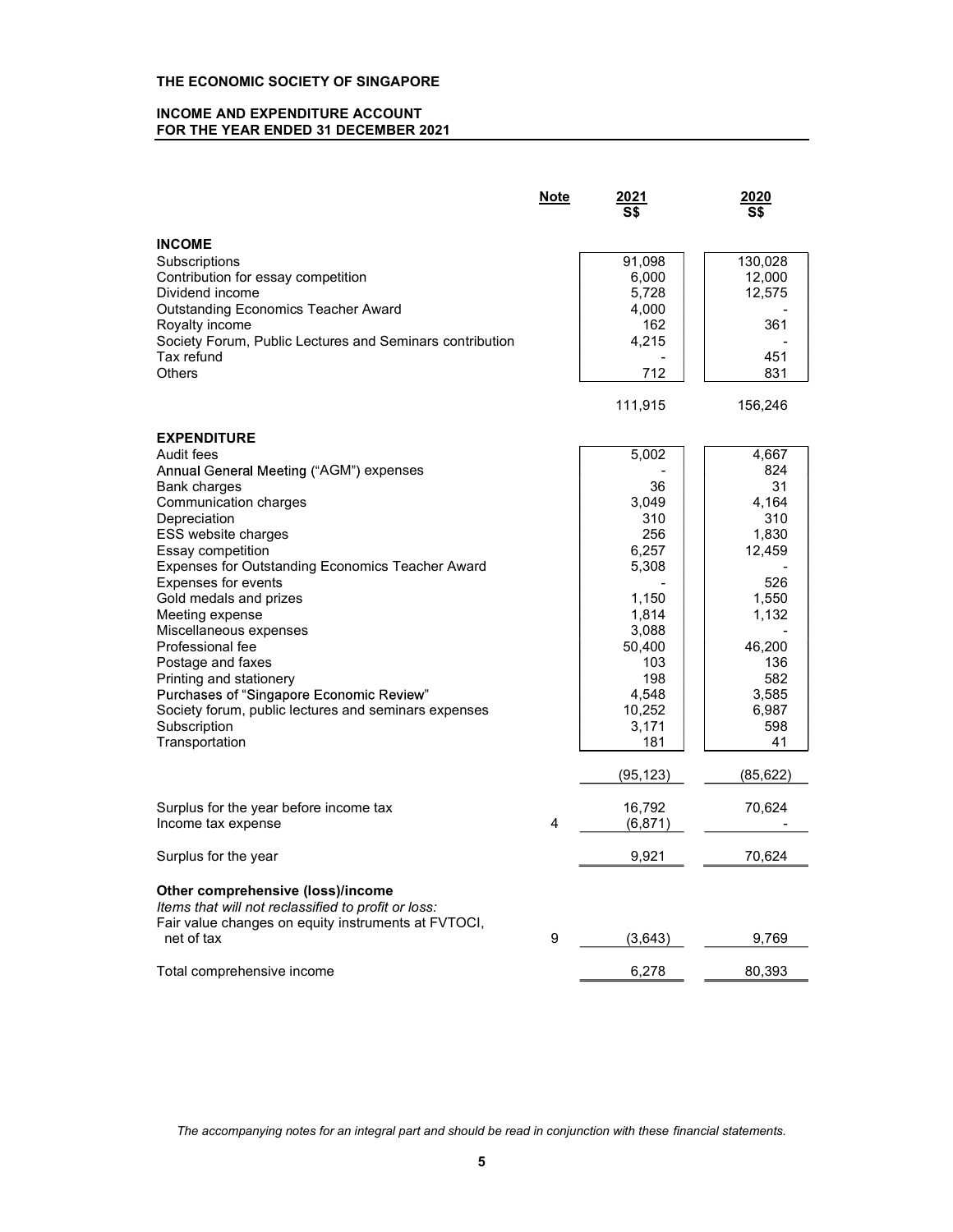### STATEMENT OF FINANCIAL POSITION AS AT 31 DECEMBER 2021

|                                                                                       | <b>Note</b>         | <u>2021</u><br>$\overline{\mathsf{S}}$ | 2020<br>S\$                  |  |
|---------------------------------------------------------------------------------------|---------------------|----------------------------------------|------------------------------|--|
| <b>CURRENT ASSETS</b><br>Other receivable and prepayment<br>Cash and cash equivalents | 5                   | 21,752<br>491,533                      | 78,057<br>398,334            |  |
|                                                                                       |                     | 513,285                                | 476,391                      |  |
| Less:<br><b>CURRENT LIABILITIES</b>                                                   |                     |                                        |                              |  |
| Deferred income - subscription<br>Other payable and accruals                          |                     | 58,632<br>11,379                       | 60,328<br>4,118              |  |
|                                                                                       |                     | 70,011                                 | 64,446                       |  |
| <b>NET CURRENT ASSETS</b>                                                             |                     | 443,274                                | 411,945                      |  |
| <b>NON-CURRENT ASSETS</b><br>Equipment<br>Other investments                           | 6<br>$\overline{7}$ | 774<br>195,069                         | 1,084<br>198,712             |  |
|                                                                                       |                     | 195,843                                | 199,796                      |  |
| <b>NON-CURRENT LIABILITY</b><br>Deferred income - subscription                        |                     | 22,853                                 | 1,755                        |  |
| <b>NET ASSETS</b>                                                                     |                     | 616,264                                | 609,986                      |  |
| Represented by:                                                                       |                     |                                        |                              |  |
| Accumulated fund<br>Fair value reserve<br>Life subscription                           | 8<br>9<br>10        | 445,879<br>110,663<br>59,722           | 435,958<br>114,306<br>59,722 |  |
|                                                                                       |                     | 616,264                                | 609,986                      |  |

The accompanying notes for an integral part and should be read in conjunction with these financial statements.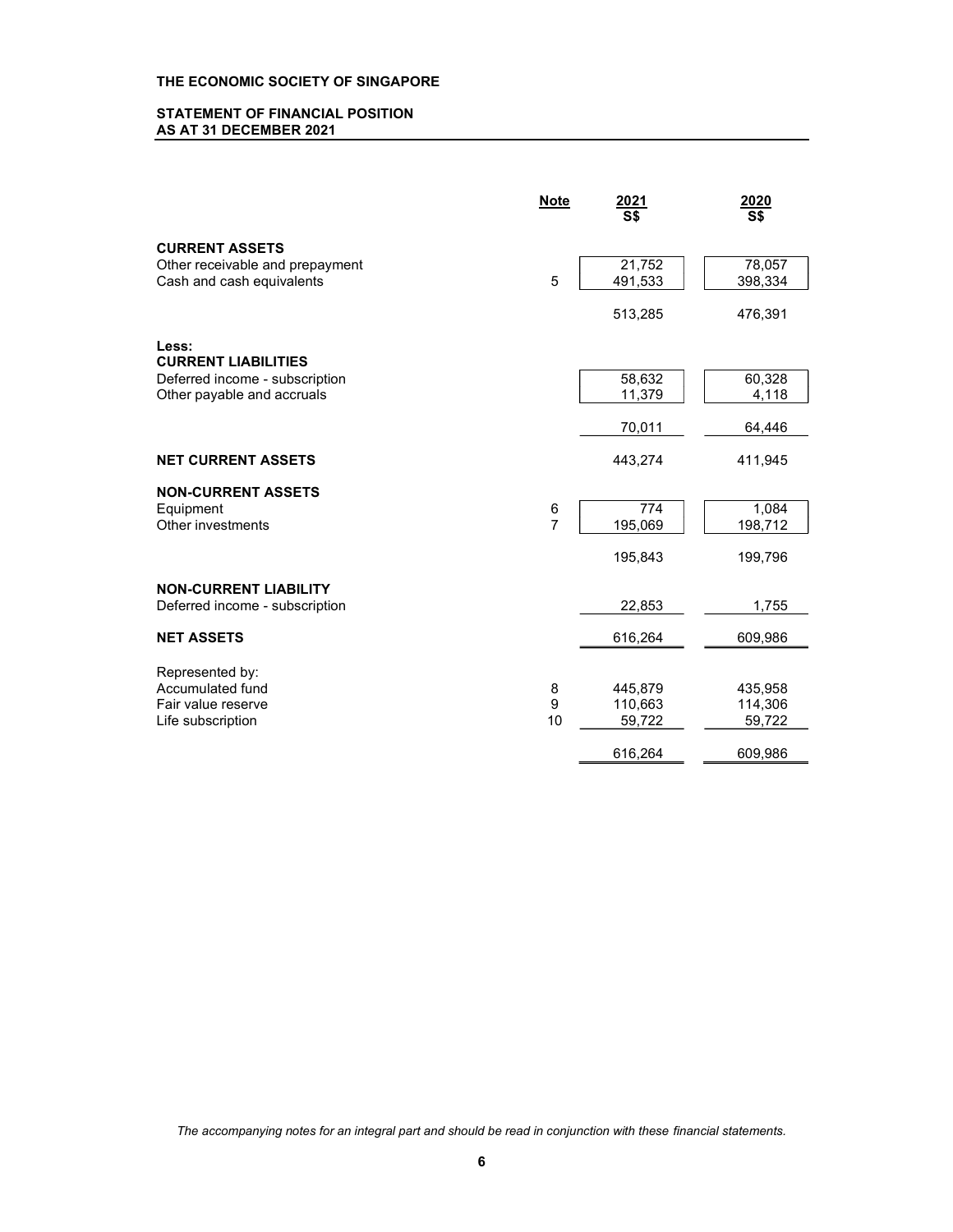## RECEIPTS AND PAYMENTS ACCOUNT FOR THE YEAR ENDED 31 DECEMBER 2021

|                                                          | <b>Note</b> | <u> 2021</u><br>S\$ | 2020<br>S\$ |
|----------------------------------------------------------|-------------|---------------------|-------------|
| <b>BALANCE AS AT 1 JANUARY</b>                           |             |                     |             |
| Cash in hand                                             |             | 220                 |             |
| Cash at bank - DBS                                       |             | 108,570             | 106,342     |
| Cash at bank - Maybank                                   |             | 289,544             | 270,023     |
|                                                          |             |                     |             |
|                                                          |             | 398,334             | 376,365     |
|                                                          |             |                     |             |
| <b>RECEIPTS</b>                                          |             |                     |             |
| Subscriptions                                            |             | 110,500             | 111,105     |
| Contribution for essay competition                       |             | 6,000               | 12,000      |
| Contribution for events                                  |             |                     | 5,000       |
| Dividend income                                          |             | 57,288              | 8,564       |
| <b>Outstanding Economics Teacher Award</b>               |             | 4,000               |             |
| Royalty                                                  |             | 162                 | 361         |
| Society forum, public lectures and seminars contribution |             | 4,215               |             |
| Tax refund                                               |             |                     | 451         |
| Other income                                             |             | 712                 | 831         |
|                                                          |             | 182,877             | 138,312     |
|                                                          |             |                     |             |
| <b>PAYMENTS</b><br>Audit fees                            |             | 4,701               | 4,667       |
|                                                          |             |                     | 824         |
| <b>AGM</b> expenses                                      |             | 36                  | 31          |
| Bank charges                                             |             |                     |             |
| Communication charges                                    |             | 3,049<br>256        | 4,164       |
| Economics bulletin expenses                              |             |                     | 1,830       |
| ESS website charges<br>Essay competition                 |             | 257                 | 12,459      |
| Expenses for Outstanding Economics Teacher Award         |             | 5,308               | 197         |
|                                                          |             |                     | 17,034      |
| Expenses for annual dinner<br>Expenses for events        |             |                     | 4,711       |
| Gold medals and prizes                                   |             | 1,150               | 1,550       |
|                                                          |             | 1,251               |             |
| Meeting expenses                                         |             |                     | 1,184       |
| Miscellaneous expenses<br>Professional fee               |             | 2,948               |             |
|                                                          |             | 50,400              | 50,400      |
| Postage and faxes                                        |             | 124<br>198          | 167<br>621  |
| Printing and stationery                                  |             |                     |             |
| Purchases of "Singapore Economic Review"                 |             | 4,548               | 3,585       |
| Society forum, public lectures and seminars expenses     |             | 5,558               | 12,234      |
| Subscription                                             |             | 2,885               | 551         |
| Transportation                                           |             | 138                 | 134         |
| Tax paid                                                 |             | 6,871               |             |
|                                                          |             | 89,678              | 116,343     |
| <b>BALANCE AS AT 31 DECEMBER</b>                         |             |                     |             |
| Cash in hand                                             |             | 4                   | 220         |
| Cash at bank - DBS                                       |             | 201,433             | 108,570     |
| Cash at bank - Maybank                                   |             | 290,096             | 289,544     |
|                                                          |             |                     |             |
|                                                          | $\,$ 5 $\,$ | 491,533             | 398,334     |

The accompanying notes for an integral part and should be read in conjunction with these financial statements.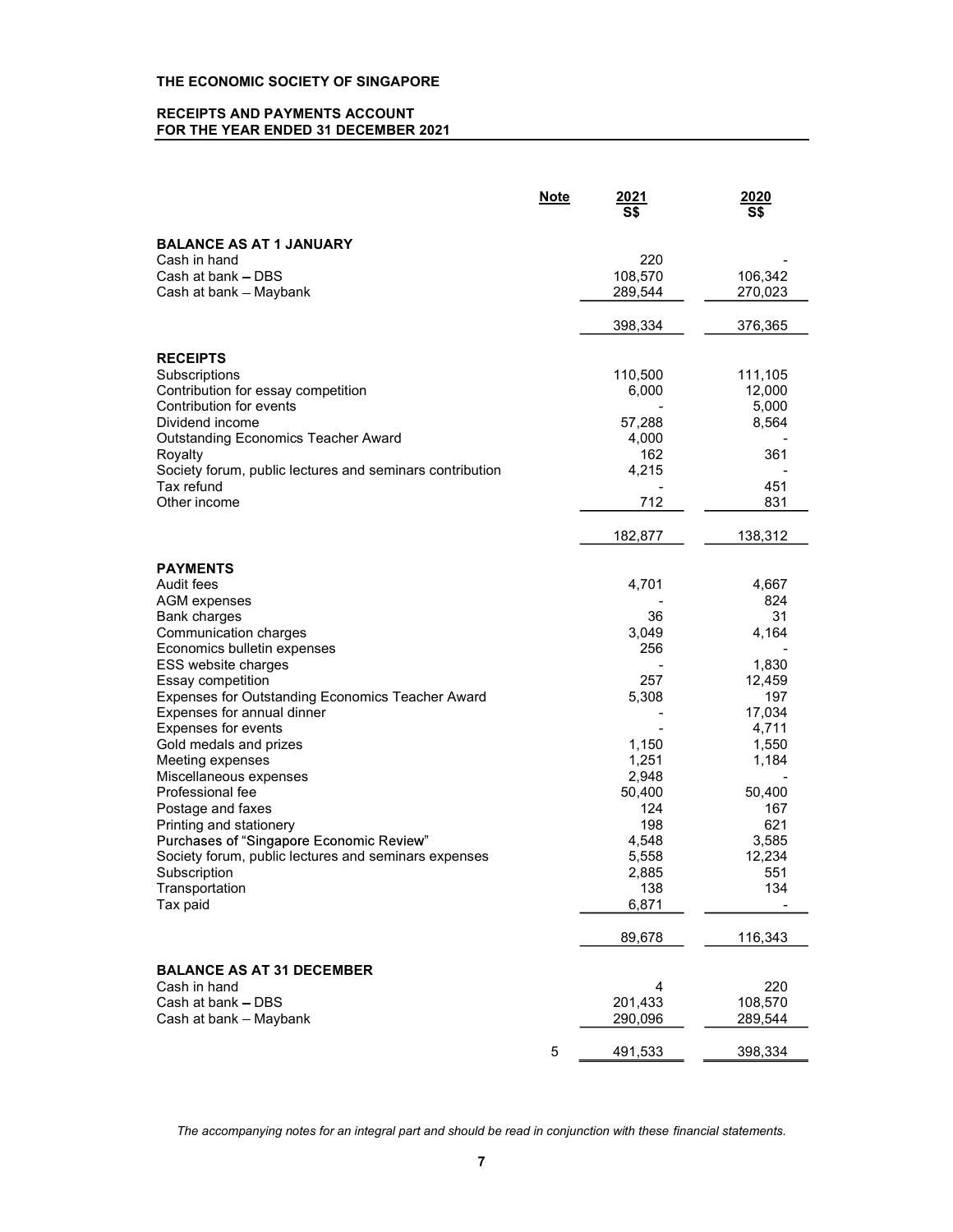### NOTES TO THE FINANCIAL STATEMENTS FOR THE YEAR ENDED 31 DECEMBER 2021

These notes form an integral part of and should be read in conjunction with the accompanying financial statements.

THE ECONOMIC SOCIETY OF SINGAPORE<br>
NOTES TO THE FINANCIAL STATEMENTS<br>
FOR THE YEAR ENDED 31 DECEMBER 2021<br>
These notes form an integral part of and should be read in conjunction with the accompar<br>
statements.<br>
1. General<br> **ONOMIC SOCIETY OF SINGAPORE**<br> **TO THE FINANCIAL STATEMENTS**<br> **ONEXEMPLE TO A DECEMBER 2021**<br>
<br> **Seconomic Society of Singapore (the "Society") is a non-profit organisation of economists and<br>
the Economic Society of Singap** other professionals interested in economics. The Society comprises members of the economics profession in academic, the government and business sectors and provides a platform for discussions on issues facing the Singapore economy and the region. The primary objective of the Society is to raise public awareness, and stimulate public interest and debate, in economic issues. It does this by organising conferences, talks workshops and public lectures and by conducting studies on issues, either on its own or in partnership with other organisations. FOR THE YEAR ENDED 31 DECEMBER 2021<br>
These notes form an integral part of and should be read in conjunction with the accompanying find<br>
statements.<br>
The Economic Society of Singapore (the "Society") is a non-profit organis bes form an integral part of and should be read in conjunction with the accompanying finits.<br>
15.<br>
16.1 BE Economic Society of Singapore (the "Society") is a non-profit organisation of economists<br>
17.1 Be Economic Society n an integral part of and should be read in conjunction with the accompanying financial<br>momic Society of Singapore (the "Society") is a non-profit organisation of economists and<br>pressionals interested in economists. The So momic Society of Singapore (the "Society") is a non-profit organisation of economists and<br>on in in academic, the government and business sectors and provides a platform for<br>on in in academic, the government and business se nomic Society of Singapore (the "Society") is a non-profit organisation of economists and<br>the shorolas interested in economics. The Society comprises members of the economics<br>on in a racternic, the government and basiness

The registered office and principal place of operations of the Society is at National University of Singapore, Department of Economics, 1 Arts Link, Singapore 117570.

The financial statements of the Society for the financial year ended 31 December 2021 were authorised for issue by the Executive Committee on 29 March 2022.

Societies Act, Chapter 311 (the "Act") and Financial Reporting Standards in Singapore historical cost basis, except as disclosed in the accounting policies below.

The Society's financial statements are measured and presented in the currency of the financial statements of the Society are presented in Singapore dollar ("S\$") which is also the functional currency of the Society.

In's by inseless a columption and pappler economic method in the regular. The pliniarly oughcure on the society of this variantly and interest and debate. In economic issues, is to rate paralising confinerances, takes work so urase points awareness, and summate parameter and between in the conducting<br>in is by organising conferences, take workshops and public lectures and by conducting<br>is there on its over or in partnership with cheft organis Ins by o<sub>r state</sub> the minimal particular and the minimal is not expected office and productions in issues, either on its own or in partnership with other organisations.<br>
Stered office and principal place of operations of t result in changes to the Society's accounting policies and has no material effect on the future periods.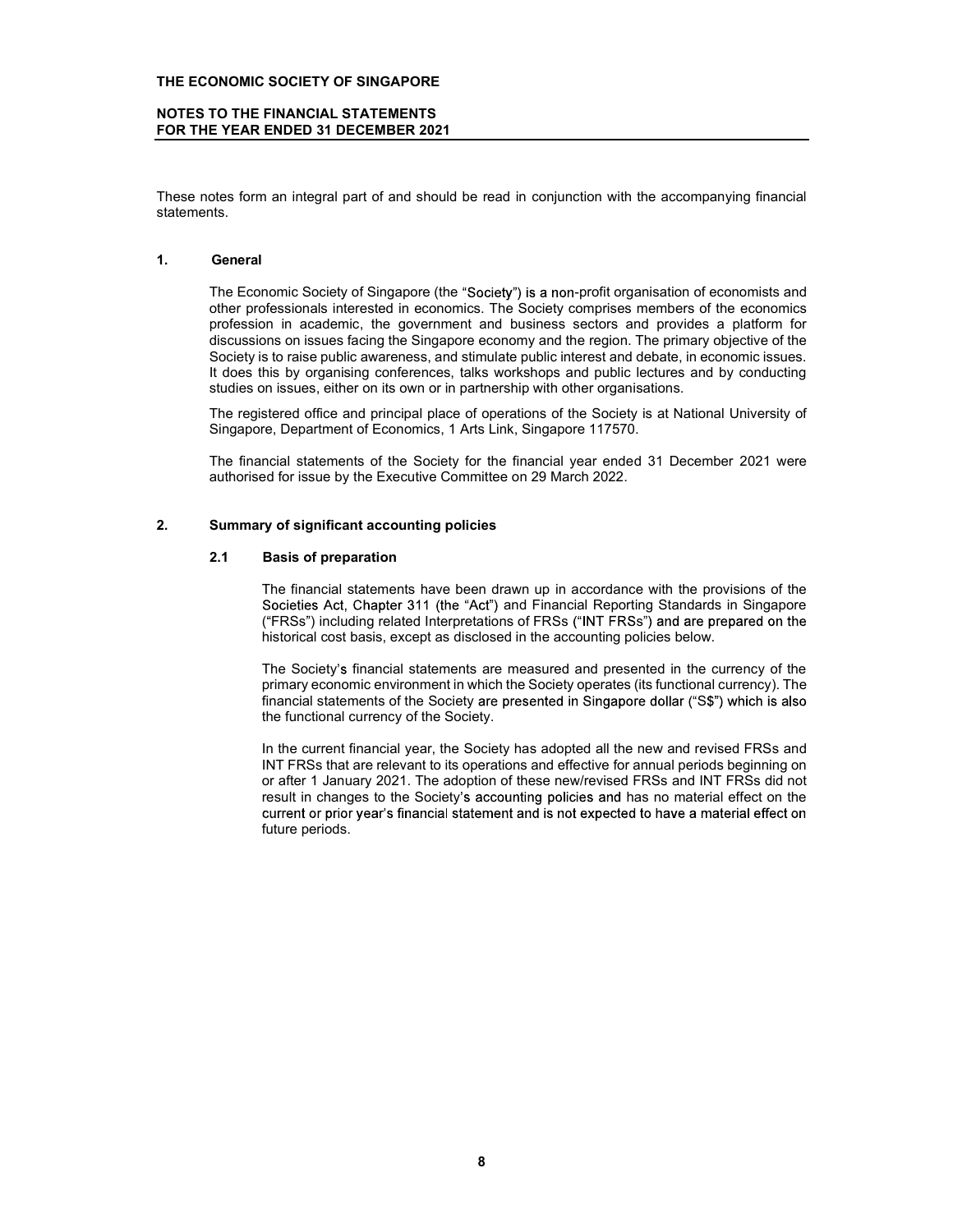### NOTES TO THE FINANCIAL STATEMENTS FOR THE YEAR ENDED 31 DECEMBER 2021

### 2. Summary of significant accounting policies (Continued)

### 2.1 Basis of preparation (Continued)

### FRSs and INT FRSs issued but not yet effective

At the date of authorisation of these financial statements, the following FRSs and INT FRSs were issued but not yet effective:

Effective date

|                           |                                                                                                                               | LIICUUVC UQLC       |  |
|---------------------------|-------------------------------------------------------------------------------------------------------------------------------|---------------------|--|
|                           |                                                                                                                               | (annual             |  |
|                           |                                                                                                                               | periods             |  |
|                           |                                                                                                                               | beginning on        |  |
| <b>FRS</b>                | Title                                                                                                                         | or after)           |  |
| <b>FRS 116</b>            | Amendment to FRS 116: Covid-19 – Related Rent<br>Concessions beyond 30 June 2021                                              | 1 April 2021        |  |
| <b>FRS 103</b>            | Amendments to FRS 103: Reference to the Conceptual<br>Framework                                                               | 1 January 2022      |  |
| <b>FRS 16</b>             | Amendments to FRS 16: Property, Plant and Equipment<br>- Proceeds before Intended Use                                         | 1 January 2022      |  |
| <b>FRS 37</b>             | Amendments to FRS 37: Onerous Contracts – Cost of<br><b>Fulfilling a Contract</b>                                             | 1 January 2022      |  |
| FRS 1                     | Amendments to FRS 1: Classification of Liabilities as<br><b>Current or Non-current</b>                                        | 1 January 2023      |  |
| FRS 110.<br><b>FRS 28</b> | Amendments to FRS 110 and FRS 28: Sale or<br>Contribution of Assets between an Investor and its<br>Associate or Joint Venture | To be<br>determined |  |
| FRS 8                     | Amendments to FRS 8: Definition of Accounting<br><b>Estimates</b>                                                             | 1 January 2023      |  |
| FRS 12,<br><b>FRS 101</b> | Amendments to FRS 12: Deferred Tax related to Assets<br>and Liabilities arising from a Single Transaction                     | 1 January 2023      |  |
| Various                   | Amendments to FRS 1 and FRS Practice Statement 2:<br>Disclosure of Accounting Policies                                        | 1 January 2023      |  |
| Various                   | Annual Improvements to FRSs 2018-2021                                                                                         | 1 January 2022      |  |

Consequential amendments were also made to various standards as a result of these new/revised standards.

The Society does not adopted any of the above new/revised standards, interpretations and amendments to the existing standards. Executive Committee anticipates that the adoption of the aforementioned revised/new standards will not have a material impact on the financial statements of the Society in the period of their initial adoption.

### 2.2 Income recognition

Income from contracts with its customers is recognised when or as the Society satisfies a performance obligation by service generated in the ordinary course of the Society's activities to its customer, at a transaction price that reflects the consideration the Society expects to be entitled in exchange for the service and that is allocated to that performance obligation. The service is transferred when or as the customer obtains control of the service.

### (i) Subscription and contributions income

Income from membership renewals are recognised on a straight-line basis over the membership period.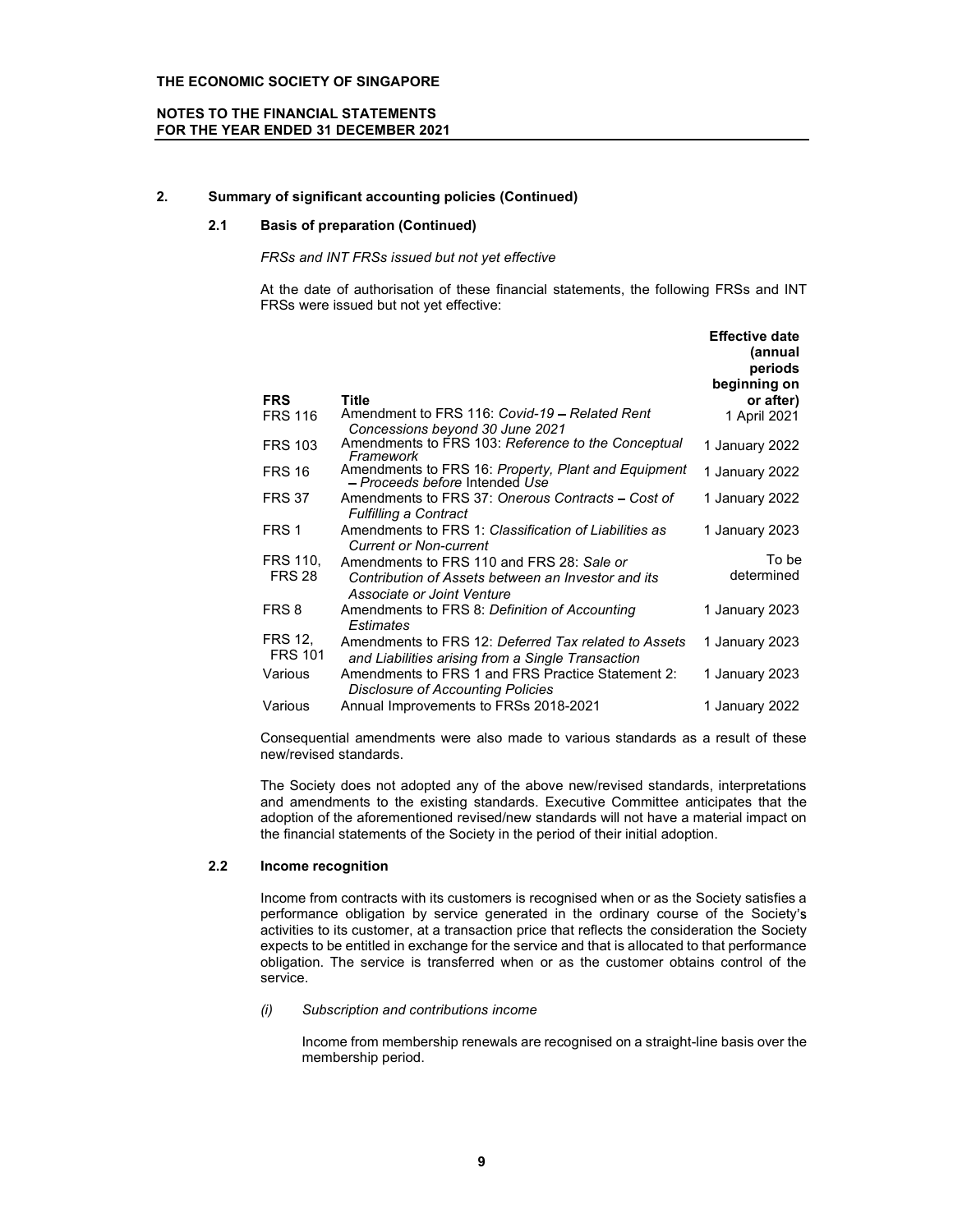### NOTES TO THE FINANCIAL STATEMENTS FOR THE YEAR ENDED 31 DECEMBER 2021

### 2. Summary of significant accounting policies (Continued)

### 2.2 Income recognition (Continued)

(ii) Dividend income

Dividend income is recognised when the right to receive payment is established.

(iii) Events

Income from events is utilised when the event is held. Collected amounts for events which are not yet held at the end of reporting period is utilised as deferred income and included in other payables.

### 2.3 Income tax

Income tax expense represents the sum of the tax currently payable and deferred tax.

The tax currently payable is based on taxable surplus for the year. Taxable surplus differs from surplus as reported income and expenditure account because it excludes items of income or expense that are taxable or deductible in other years and it further excludes items that are not taxable or tax deductible. The Society's liability for current tax is calculated using tax rates (and tax laws) that have been enacted or substantively enacted by the end of the financial year.

Deferred tax is utilised on the differences between the carrying amounts of assets and liabilities in the financial statements and the corresponding tax bases used in the computation of taxable surplus, and are accounted for using the liability method. Deferred tax liabilities are generally utilised for all taxable temporary differences and deferred tax assets are utilised to the extent that it is probable that taxable surpluses will be available against which deductible temporary differences can be utilised.

A deferred income tax asset is recognised to the extent that it is probable that future taxable surplus will be available against which the deductible temporary differences and tax losses can be utilised.

The carrying amount of deferred tax assets is reviewed at the end of each financial year and reduced to the extent that it is no longer probable that sufficient taxable surpluses will be available to allow all or part of the asset to be recovered.

Deferred tax is calculated at the tax rates that are expected to apply in the period when the liability is settled or the asset realised based on the tax rates (and tax laws) that have been enacted or substantively enacted by the end of the financial year and based on the tax consequence that will follow from the manner in which the Society expects, at the end of the financial year, to recover or settle the carrying amounts of its assets and liabilities. Deferred tax is charged or credited to income and expenditure account, except when it relates to items charged or credited directly to accumulated fund, in which case the deferred tax is also dealt with in accumulated fund.

Deferred tax assets and liabilities are offset when there is a legally enforceable right to set off current tax assets against current tax liabilities and when they relate to income taxes levied by the same taxation authority and the Society intends to settle its current tax assets and liabilities on a net basis.

Current and deferred tax are recognised as an expense or income in income and expenditure account, except when they relate to items credited or debited directly to accumulated fund.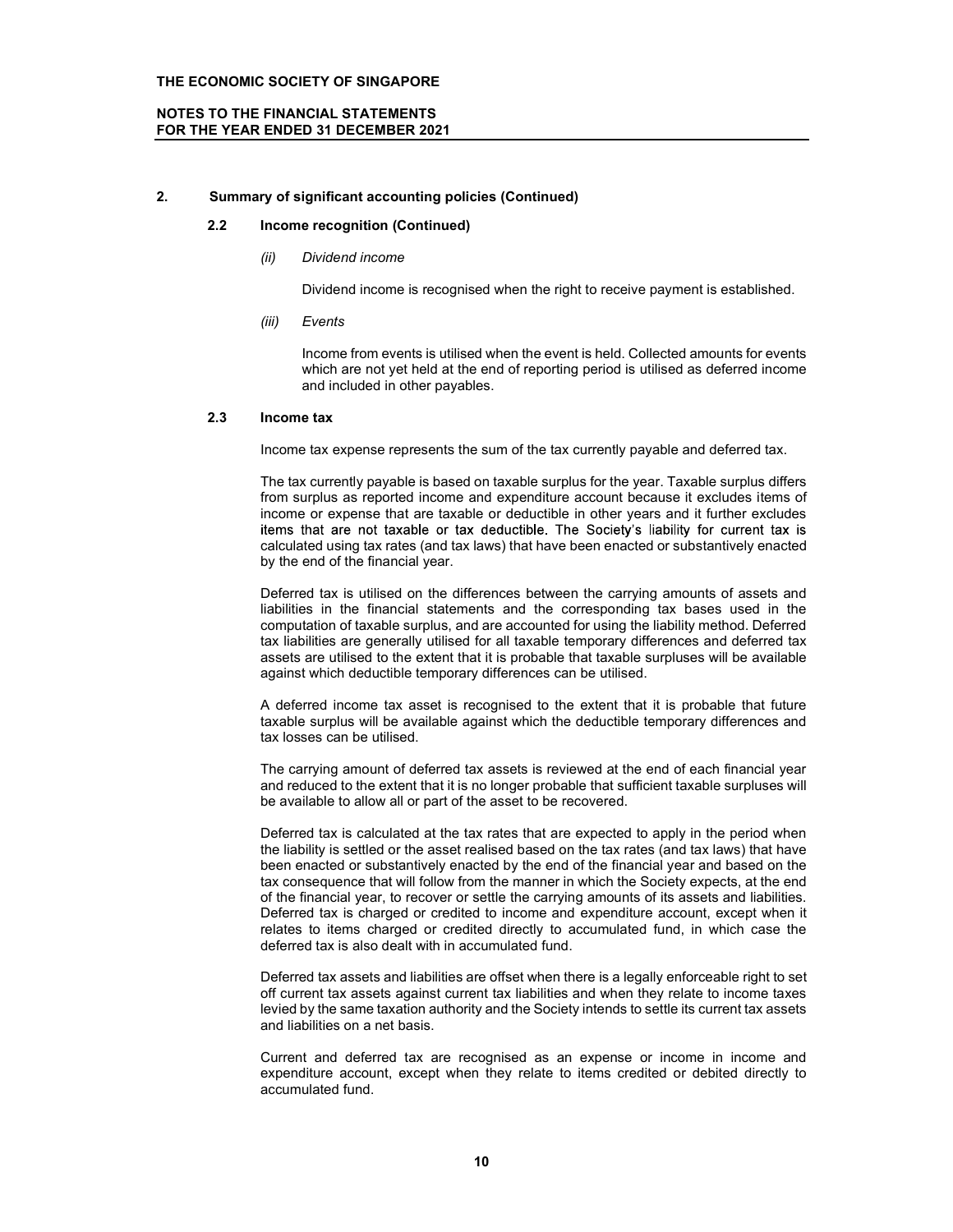### NOTES TO THE FINANCIAL STATEMENTS FOR THE YEAR ENDED 31 DECEMBER 2021

### 2. Summary of significant accounting policies (Continued)

### 2.4 Equipment

Equipment are stated at cost less accumulated depreciation and any accumulated impairment losses. The cost of equipment includes its purchase price and any costs directly attributable to bringing the asset to the location and condition necessary for it to be capable of operating in the manner intended by the Executive Committee. Dismantlement, removal or restoration costs are included as part of the cost of equipment if the obligation for dismantlement, removal or restoration is incurred as a consequence of acquiring or using the equipment.

Subsequent expenditure relating to the equipment is added to the carrying amount of the asset only when it is probable that future economic benefits associated with the item will flow to the entity and the cost of the item can be measured reliably. All other repair and maintenance expenses are recognised in income and expenditure account when incurred.

Depreciation is charged so as to write off the cost over their estimated useful lives, using the straight-line method, on the following bases:

Computer equipment 20%

The carrying values of equipment are reviewed for impairment when events or changes in circumstances indicate that the carrying value may not be recoverable.

The carrying values of equipment are reviewed for impairment when events or changes in circumstances indicate that the carrying value may not be recoverable.

The estimated useful lives, residual values and depreciation methods are reviewed, and adjusted as appropriate, at the end of each financial year.

The gain or loss, being the difference between the sales proceeds and the carrying amount of the asset, arising on disposal or retirement of an item of equipment is recognised in income and expenditure account.

Fully depreciated equipment are retained in the financial statements until they are no longer in use.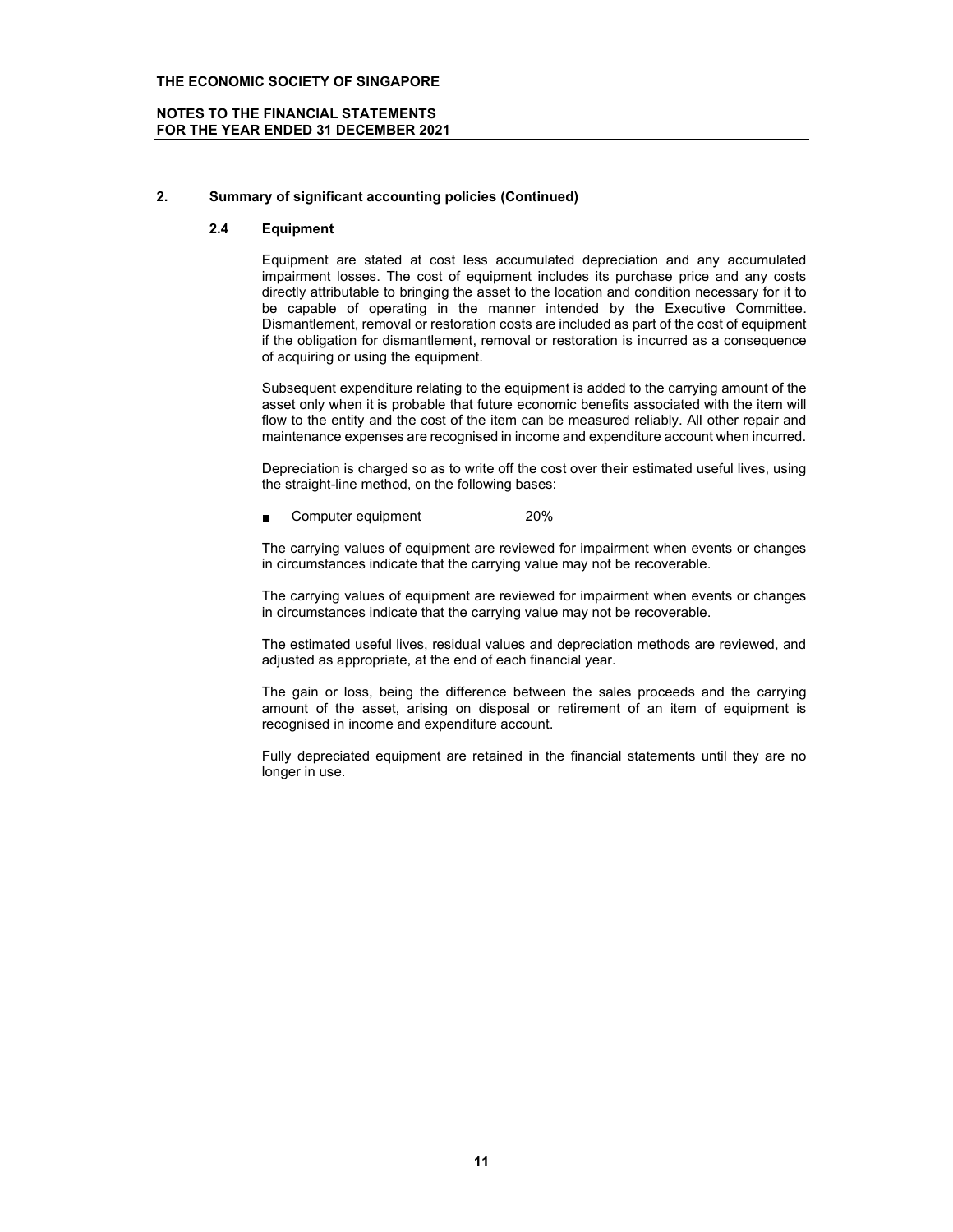### NOTES TO THE FINANCIAL STATEMENTS FOR THE YEAR ENDED 31 DECEMBER 2021

### 2. Summary of significant accounting policies (Continued)

### 2.5 Impairment of tangible assets

The Society reviews the carrying amounts of its tangible assets as at each reporting date to assess for any indication of impairment loss. If any such indication exists, the recoverable amount of the asset is estimated in order to determine the extent of the impairment loss (if any). Where it is not possible to estimate the recoverable amount of an individual asset, the Society estimates the recoverable amount of the cash-generating unit to which the asset belongs.

The recoverable amount of an asset or cash-generating unit is the higher of its fair value less costs to sell and its value in use. In assessing value in use, the estimated future cash flows are discounted to their present value using a pre-tax discount rate that reflects current market assessments of the time value of money and the risks specific to the asset.

An impairment loss for the amount by which the asset's carrying amount exceeds the recoverable amount is recognised immediately in income and expenditure account, unless the relevant asset is carried at a revalued amount, in which case the impairment loss is treated as a revaluation decrease.

Where an impairment loss subsequently reverses, the carrying amount of the asset (cashgenerating unit) is increased to the revised estimate of its recoverable amount, but so that the increased carrying amount does not exceed the carrying amount that would have been determined had no impairment loss been recognised for the asset (cash-generating unit) in prior years. A reversal of an impairment loss is recognised immediately in income and expenditure account, unless the relevant asset is carried at a revalued amount, in which case the reversal of the impairment loss is treated as a revaluation increase.

### 2.6 Financial instruments

The Society recognises a financial asset or a financial liability in its statement of financial position when, and only when, the Society becomes party to the contractual provisions of the instrument.

### Effective interest method

The effective interest method is a method of calculating the amortised cost of a financial instrument and allocating the interest income or expense over the relevant period. The effective interest rate is the rate that exactly discounts estimated future cash receipts or payments (including all fees on points paid or received that form an integral part of the effective interest rate, transaction costs and other premiums or discounts) through the expected life of the financial instrument, or where appropriate, a shorter period, to the net carrying amount of the financial instrument. Income and expense are recognised on an effective interest basis for debt instruments other than those financial instruments at fair value through profit or loss.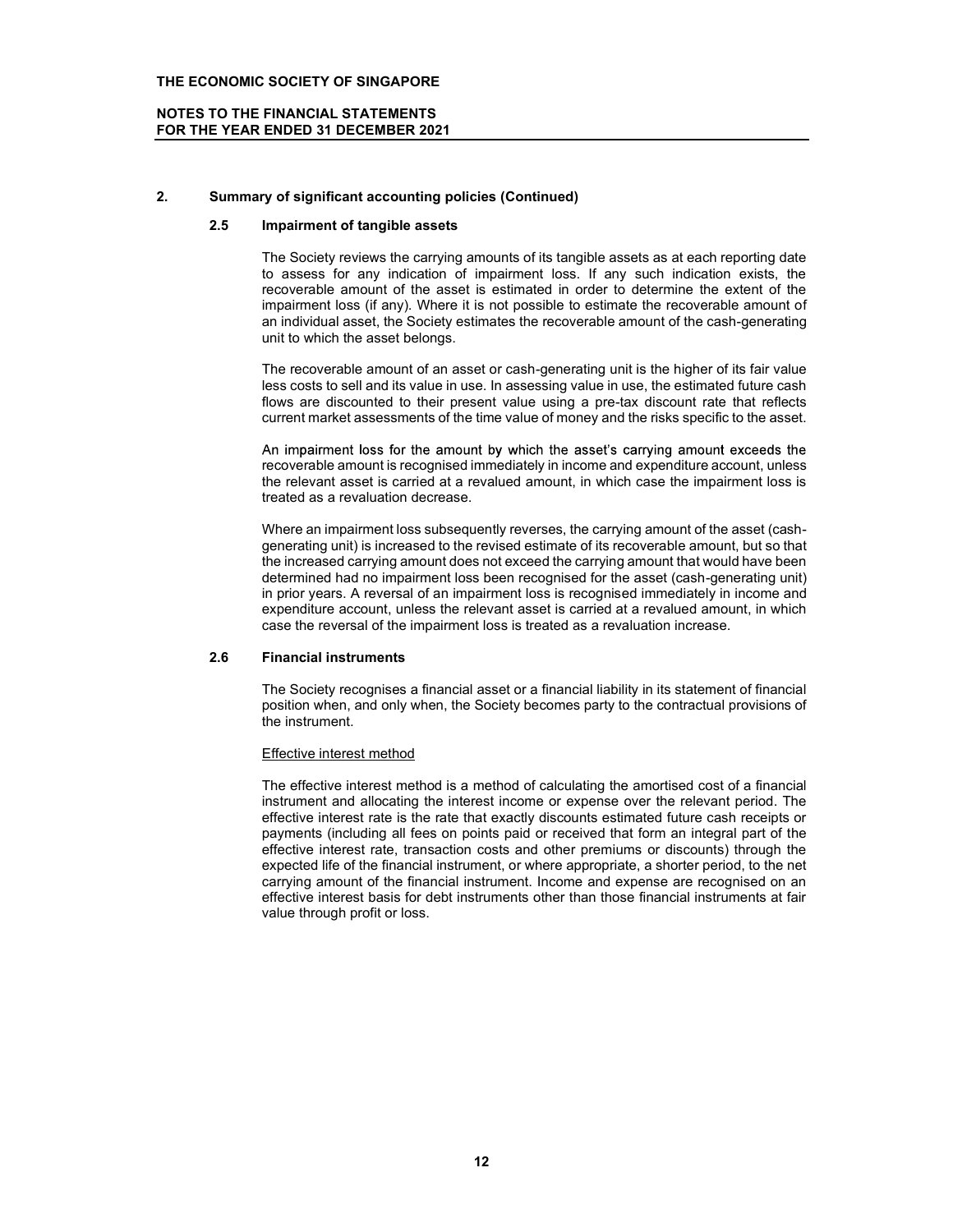### NOTES TO THE FINANCIAL STATEMENTS FOR THE YEAR ENDED 31 DECEMBER 2021

### 2. Summary of significant accounting policies (Continued)

### 2.6 Financial instruments (Continued)

### Financial assets

### Initial recognition and measurement

All financial assets are recognised on trade date - the date on which the Society commits to purchase or sell the asset. With the exception of trade receivables that do not contain a significant financing component or for which the Society applies a practical expedient, all financial assets are initially measured at fair value, plus transaction costs, except for those financial assets classified as at fair value through profit or loss, which are initially measured at fair value.

Financial assets are classified as subsequently measured at amortised cost, fair value<br>through other comprehensive income ("FVTOCI") and fair value through profit or loss ss ("FVTPL"). The classification at initial recognition depends on the Society's business model for managing the financial assets and the contractual cash flow characteristics of the financial asset.

The Society's business model refers to how the Society manages its financial assets in order to generate cash flows which determines whether cash flows will result from collecting contractual cash flows, selling financial assets or both.

The Society determines whether the asset's contractual cash flows are solely payments of principal and interest ("SPPI") on the principal amount outstanding to determine the classification of the financial assets.

### Financial assets at amortised cost

A financial asset is subsequently measured at amortised cost if the financial asset is held within a business model whose objective is to hold financial assets in order to collect contractual cash flows and the contractual terms of the financial asset give rise on specified dates to cash flows that are solely payments of principal and interest on the principal amount outstanding.

Subsequent to initial recognition, the financial asset at amortised cost are measured using the effective interest method and is subject to impairment. Gains or losses are recognised in profit or loss when the asset is derecognised, modified or impaired.

### Financial assets held at FVTOCI

A financial asset that is an investment in debt instrument is subsequently measured at FVTOCI if the financial asset is held within a business model whose objective is achieved by both collecting contractual cash flows and selling the financial assets and the contractual terms of the financial asset give rise on specified dates to cash flows that are solely payments of principal and interest on the principal amount outstanding. Gains or losses are recognised in other comprehensive income, except for impairment gains or losses, foreign exchange gains or losses and interest which are recognised in profit or loss.

At initial recognition, the Society may make an irrevocable election to classify its investment in equity instruments, for which the equity instrument is neither held for trading nor contingent consideration recognised by an acquirer in a business combination to which FRS 103, as subsequently measured at FVTOCI so as to present subsequent changes in fair value in other comprehensive income. The election is made on an investment-by-investment basis.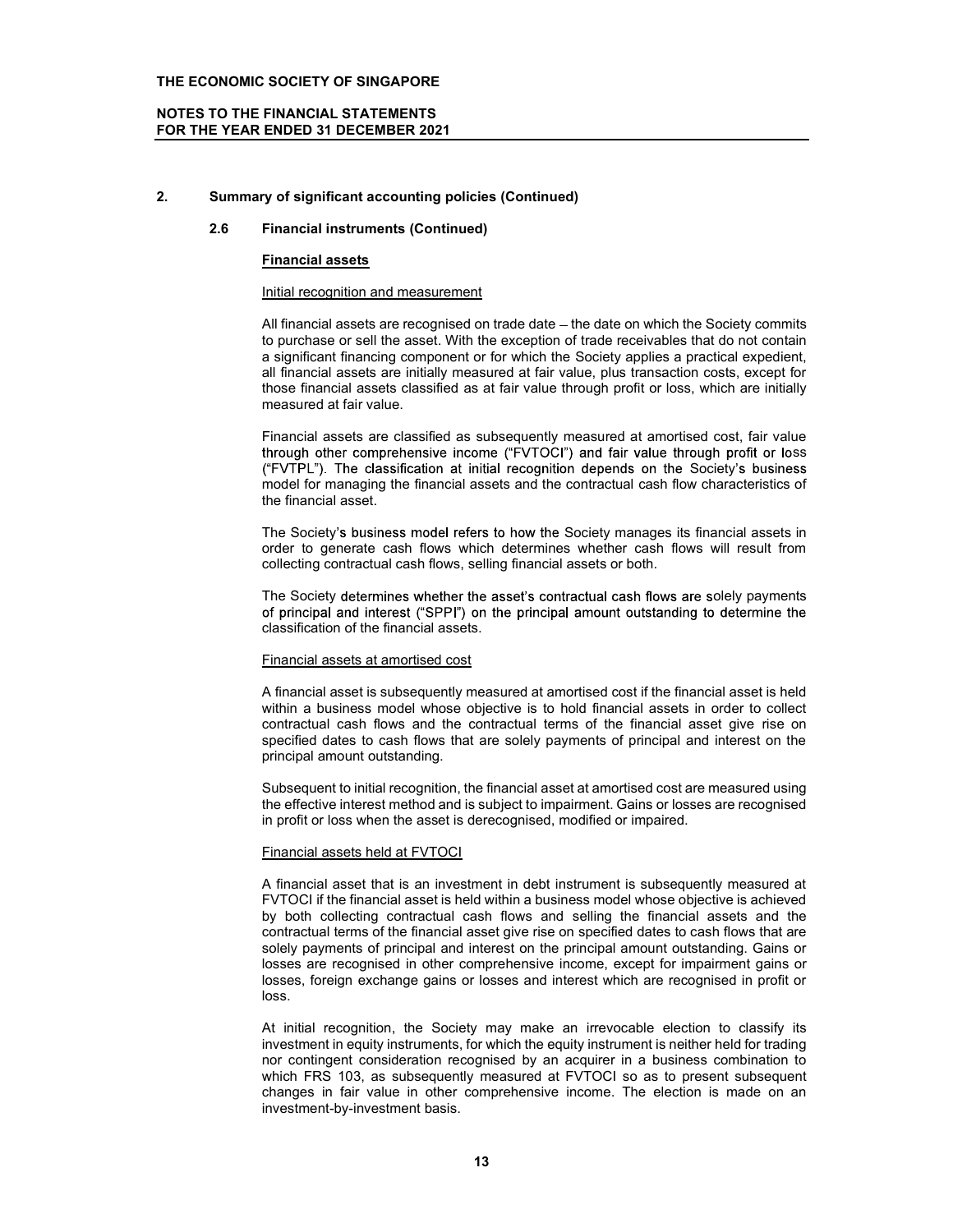### NOTES TO THE FINANCIAL STATEMENTS FOR THE YEAR ENDED 31 DECEMBER 2021

### 2. Summary of significant accounting policies (Continued)

### 2.6 Financial instruments (Continued)

### Financial assets (Continued)

### Financial assets held at FVTOCI (Continued)

Upon derecognition, other than the aforementioned equity instruments for which their subsequent cumulative fair value changes would be transferred to accumulated profits, the cumulative fair value changes recognised in other comprehensive income is recycled to profit or loss.

Dividends from equity instruments are recognised in profit or loss only when the Society's right to receive payment of the dividend is established, it is probable that the economic benefits associated with the dividend will flow to the Society and the amount of the dividend can be measured reliably.

### Financial assets at FVTPL

A financial asset is subsequently measured at FVTPL if the financial asset is a financial asset held for trading, is not measured at amortised cost or at FVTOCI, or is irrevocably elected at initial recognition to be designated FVTPL if, by designating the financial asset as FVTPL, eliminates or significantly reduces a measurement or recognition inconsistency that would otherwise arise from measuring assets or liabilities or recognising the gains and losses on them on different bases.

Gains or losses are recognised in profit or loss.

### Impairment of financial assets

The Society recognises a loss allowance for expected credit losses ("ECL") on financial assets measured at amortised cost and debt instruments measured at FVTOCI. At each reporting date, the Society assesses whether the credit risk on a financial asset has increased significantly since initial recognition by assessing the change in the risk of a default occurring over the expected life of the financial instrument. Where the financial asset is determined to have low credit risk at the reporting date, the Society assumes that the credit risk on a financial assets has not increased significantly since initial recognition.

The Society uses reasonable and supportable forward-looking information that is available without undue cost or effort as well as past due information when determining whether credit risk has increased significantly since initial recognition.

Where the credit risk on that financial instrument has increased significantly since initial recognition, the Society measures the loss allowance for a financial instrument at an amount equal to the lifetime ECL. Where the credit risk on that financial instrument has not increased significantly since initial recognition, the Society measures the loss allowance for that financial instrument at an amount equal to 12-month ECL.

The Society uses a practical expedient to recognise the ECL for trade receivables and contract assets, which is to measure the loss allowance at an amount equal to lifetime ECL using an allowance matrix derived based on historical credit loss experience adjusted for current conditions and forecasts of future economic conditions.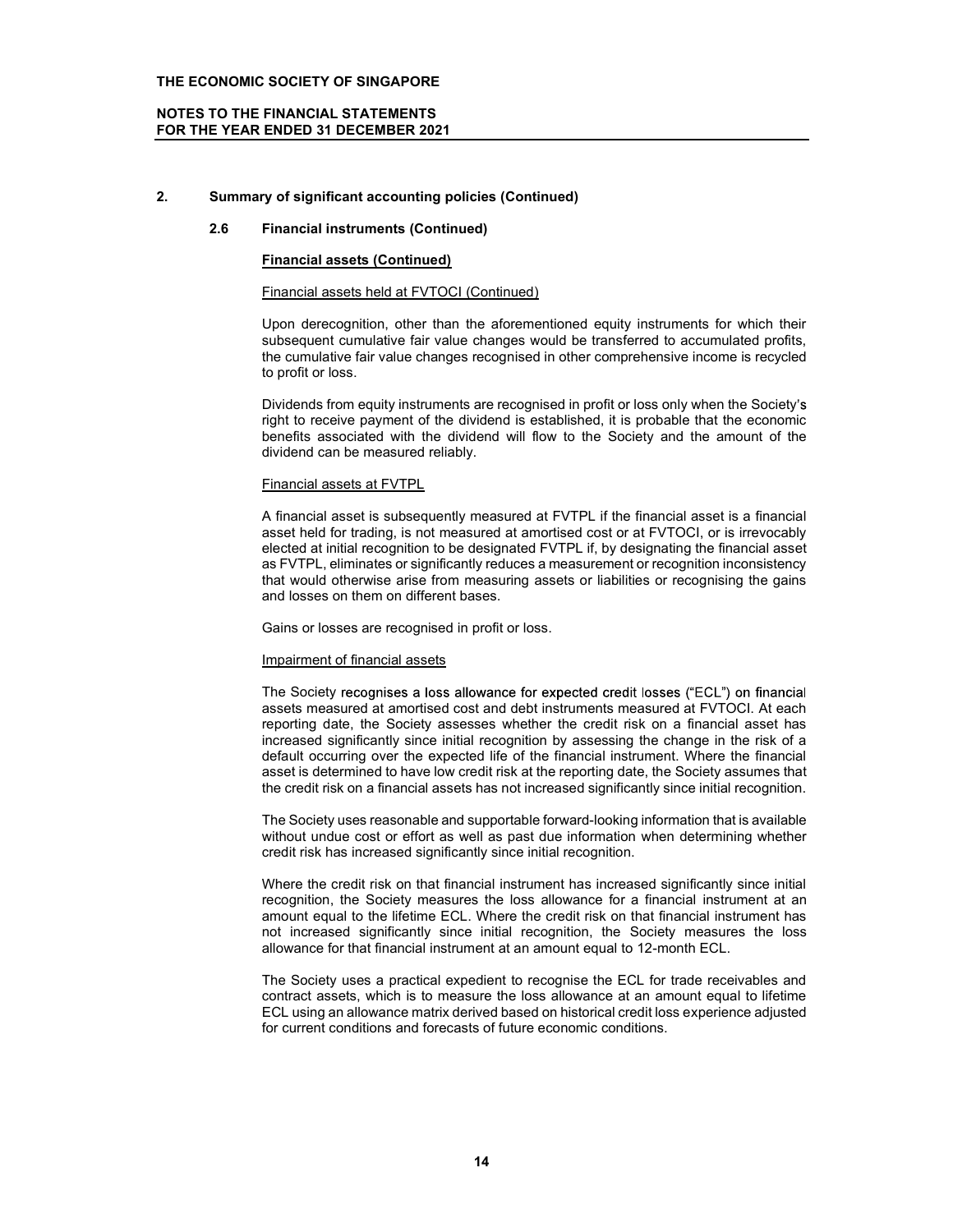### NOTES TO THE FINANCIAL STATEMENTS FOR THE YEAR ENDED 31 DECEMBER 2021

### 2. Summary of significant accounting policies (Continued)

### 2.6 Financial instruments (Continued)

### Financial assets (Continued)

### Impairment of financial assets (Continued)

The amount of ECL or reversal thereof that is required to adjust the loss allowance at the reporting date to the amount that is required to be recognised is recognised in profit or loss.

While they are not financial assets, contract assets arising from the Society's contracts with customers under FRS 115 are assessed for impairment in accordance with FRS 109, similar to that of trade receivables.

The Society directly reduces the gross carrying amount of a financial asset when the entity has no reasonable expectations of recovering a financial asset in its entirety or a portion thereof.

For details on the Society's accounting policy for its impairment of financial assets, refer to Note 11.

### Derecognition of financial assets

The Society derecognises a financial asset only when the contractual rights to the cash flows from the financial asset expire, or it transfers the financial asset and substantially all the risks and rewards of ownership of the asset to another entity. If the Society neither transfers nor retains substantially all the risks and rewards of ownership of the financial asset and continues to control the transferred asset, the Society recognises its retained interest in the asset and an associated liability for amounts it may have to pay. If the Society retains substantially all the risks and rewards of ownership of a transferred financial asset, the Society continues to recognise the financial asset and also recognises a collateralised borrowing for the proceeds receivables.

### Financial liabilities

### Initial recognition and measurement

All financial liabilities are recognised on trade date - the date on which the Society commits to purchase or sell the asset. All financial liabilities are initially measured at fair value, minus transaction costs, except for those financial liabilities classified as at fair value through profit or loss, which are initially measured at fair value.

Financial liabilities are classified as either financial liabilities at fair value through profit or loss or other financial liabilities.

Financial liabilities are classified as at fair value through profit or loss if the financial liability is either held for trading or it is designated as such upon initial recognition. Financial liabilities classified as at fair value through profit or loss comprise derivatives that are not designated or do not qualify for hedge accounting.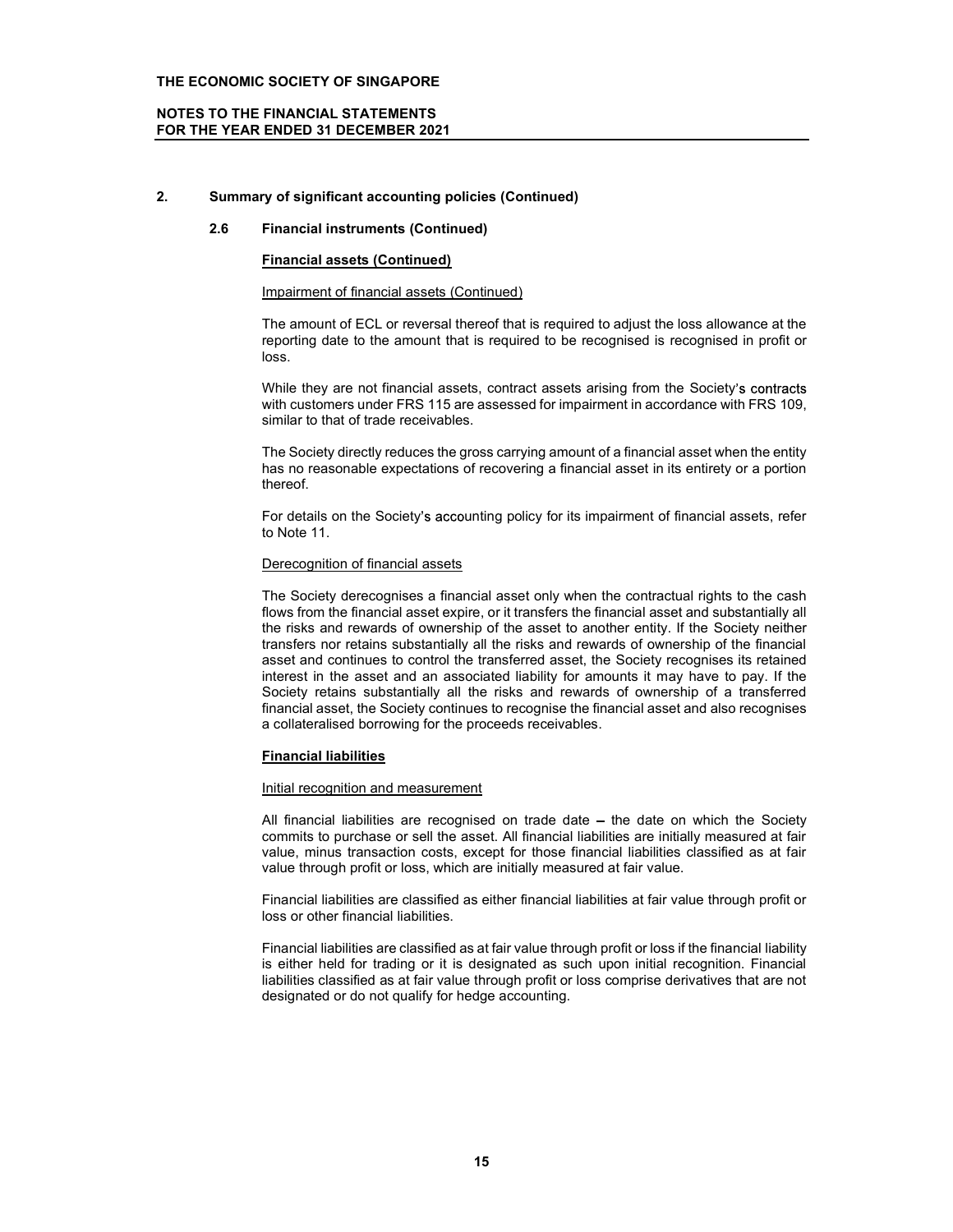### NOTES TO THE FINANCIAL STATEMENTS FOR THE YEAR ENDED 31 DECEMBER 2021

## 2. Summary of significant accounting policies (Continued)

### 2.6 Financial instruments (Continued)

### Financial liabilities (Continued)

### Other financial liabilities

### Other payables and accruals

Other payables and accruals are initially measured at fair value, net of transaction costs, and are subsequently measured at amortised cost, where applicable, using the effective interest method, with interest expense recognised on an effective yield basis. A gain or loss is recognised in profit or loss when the liability is derecognised and through the amortisation process.

### Derecognition of financial liabilities

The Society derecognises financial liabilities when, and only when, the Society obligations are discharged, cancelled or they expire.

### 2.7 Cash and cash equivalents

Cash and cash equivalents comprise cash at bank and on hand which are subject to insignificant risk of changes in value.

### 3. Critical accounting judgements and key sources of estimation uncertainty

The Society made judgements, estimates and assumptions about the carrying amounts of assets and liabilities that were not readily apparent from other sources in the application of the Society's accounting policies. Estimates and judgements are continually evaluated and are based on historical experience and other factors that are considered to be reasonable under the circumstances. Actual results may differ from the estimates.

### 3.1 Critical judgements made in applying the Society's accounting policies

The Executive Committee is of the opinion that there are no critical judgements (other than those involving estimates) that have a significant effect on the amounts recognised in the financial statements.

### 3.2 Key sources of estimation uncertainty

The Executive Committee is of the opinion that there are no key sources of estimation uncertainty at the end of financial year that have a significant effect on the amounts of assets and liabilities within the next financial year.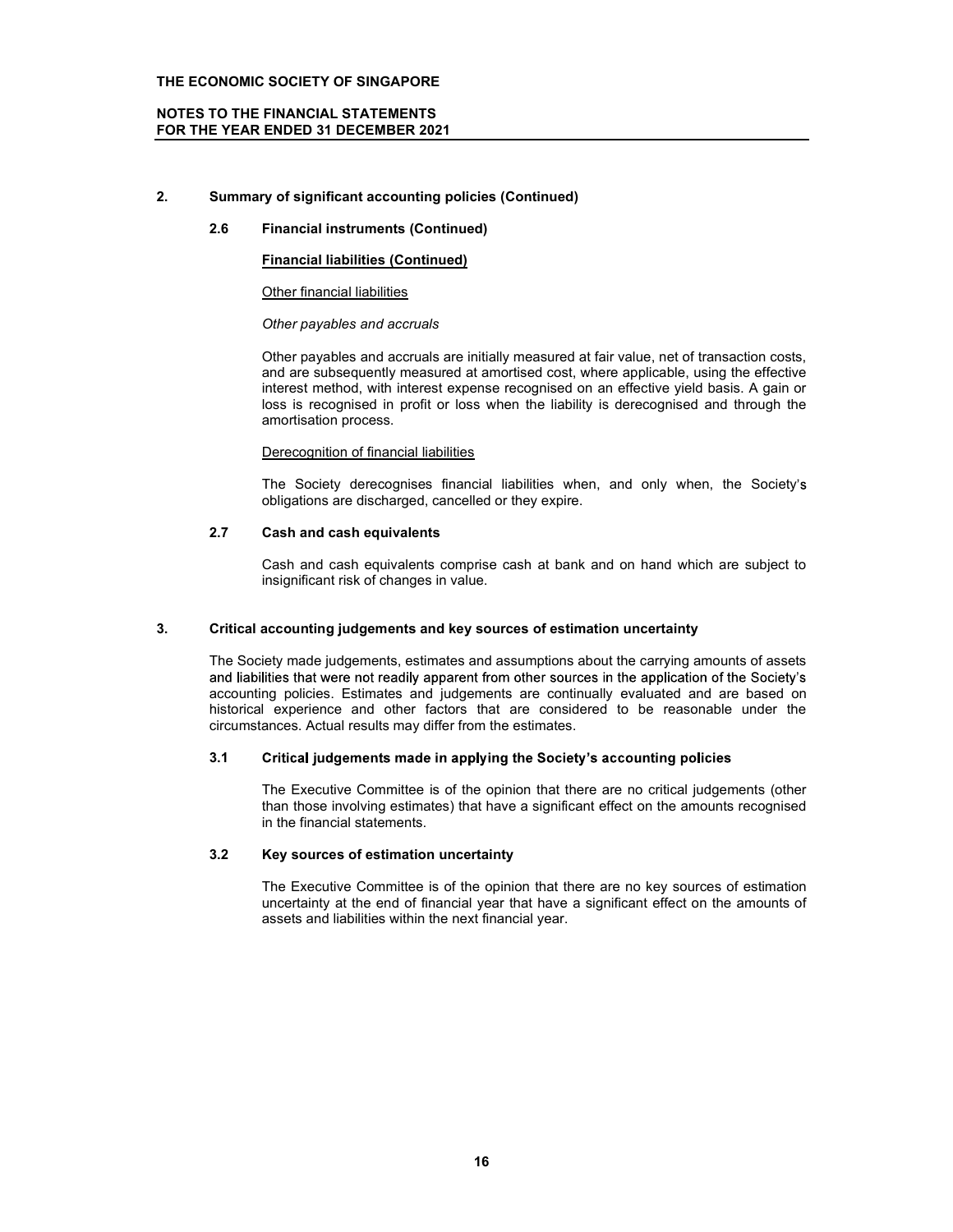### NOTES TO THE FINANCIAL STATEMENTS FOR THE YEAR ENDED 31 DECEMBER 2021

### 4. Income tax expense

|                                                              | <u>2021</u><br>S\$ | 2020<br>S\$              |  |
|--------------------------------------------------------------|--------------------|--------------------------|--|
| Current income tax expense<br>Under provision in prior years | 6.871              | $\overline{\phantom{0}}$ |  |

Domestic income tax is calculated at 17% of the estimated assessable profit for the year.

The income tax credit varied from the amount of income tax expense determined by applying the Singapore income tax rate of 17% (2020: 17%) to surplus before income tax expense as a result of the following differences:

|                                                                                                                     | $\frac{2021}{S$}$                  | 2020<br>S <sub>5</sub>       |  |
|---------------------------------------------------------------------------------------------------------------------|------------------------------------|------------------------------|--|
| Surplus before income tax                                                                                           | 16,792                             | 70,624                       |  |
| Tax at applicable tax rate of 17%<br>Income not subjected to tax<br>Tax exemption<br>Under provision in prior years | 2.854<br>(1,732)<br>(111)<br>6.871 | 12,007<br>(9,807)<br>(1,525) |  |
| <b>Others</b>                                                                                                       | (1,011)                            | (675)                        |  |
| Income tax expense                                                                                                  | 6,871                              |                              |  |

# 5. Cash and cash equivalents

|                              | 2021<br>$\overline{\mathsf{S}}$ | 2020<br>$\overline{\mathsf{S}}$ |  |
|------------------------------|---------------------------------|---------------------------------|--|
| Cash on hand<br>Cash at bank | Δ<br>491,529                    | 220<br>398,114                  |  |
|                              | 491,533                         | 398,334                         |  |

Cash and cash equivalents approximate their fair values and are denominated in Singapore dollar.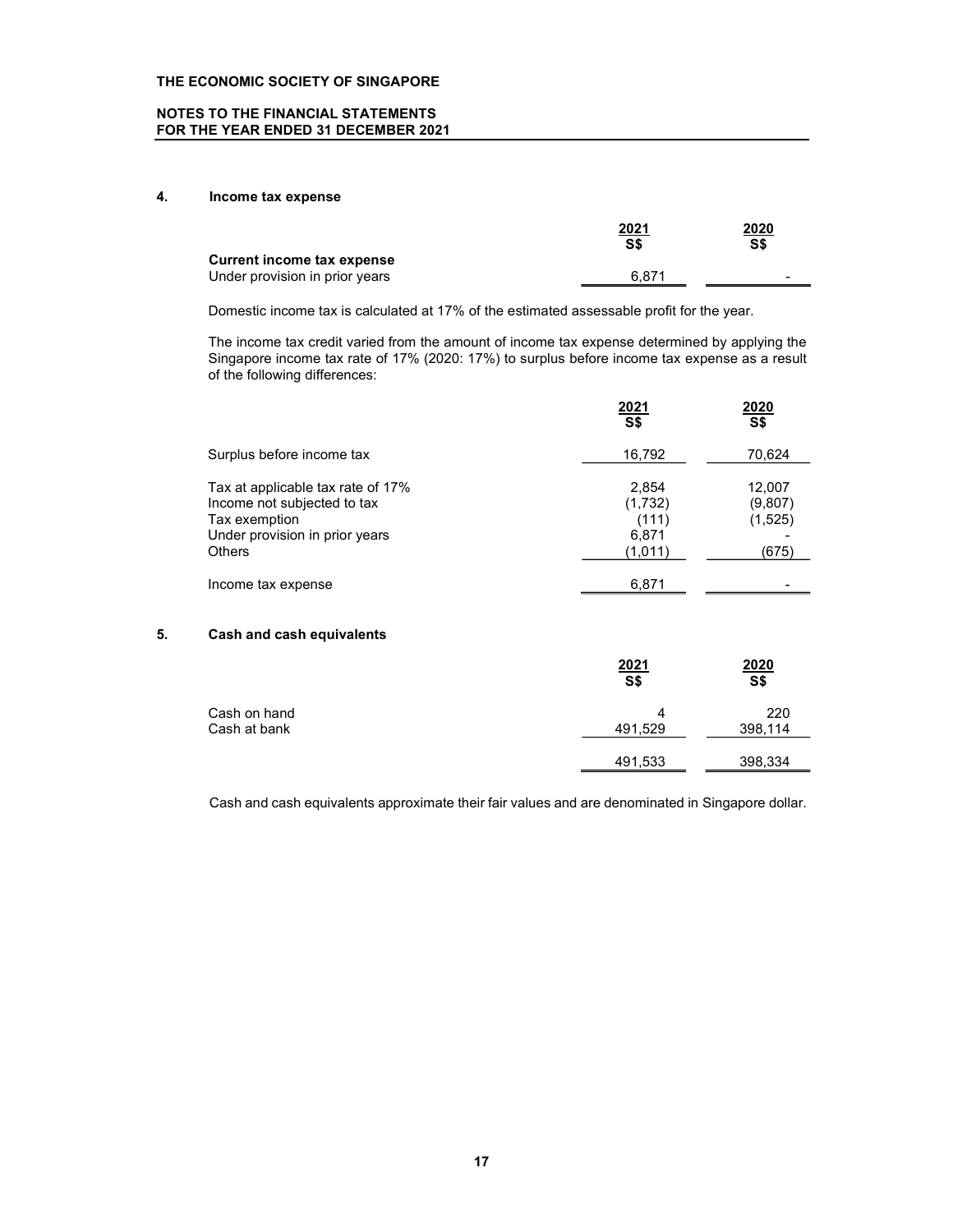### NOTES TO THE FINANCIAL STATEMENTS FOR THE YEAR ENDED 31 DECEMBER 2021

# 6. Equipment

|                                                                             | Computer<br>equipment<br>S\$ |
|-----------------------------------------------------------------------------|------------------------------|
| Cost<br>At 31 December 2020, 1 January 2021 and 31 December 2021            | 2,598                        |
| <b>Accumulated depreciation</b><br>At 1 January 2020<br>Charge for the year | 1,204<br>310                 |
| At 31 December 2020<br>Charge for the year                                  | 1,514<br>310                 |
| At 31 December 2021                                                         | 1,824                        |
| Carrying amount<br>At 31 December 2021                                      | 774                          |
| At 31 December 2020                                                         | 1,084                        |

### 7. Other investments

### Financial instruments

|                                                                | 2021<br>S\$ | 2020<br>S\$ |  |
|----------------------------------------------------------------|-------------|-------------|--|
| At fair value through other comprehensive income<br>("FVTOCI") |             |             |  |
| - Equity securities (quoted)                                   | 195.069     | 198.712     |  |

The investments in quoted equity securities have no fixed maturity date nor coupon rate. The fair values of these securities are based on closing quoted market prices on the last market day of the financial year.

Other investments are denominated in Singapore dollar.

### 8. Accumulated fund

|                                    | 2021<br>S\$              | 2020<br>S\$ |  |
|------------------------------------|--------------------------|-------------|--|
| As at 1 January                    | 435,958                  | 380,008     |  |
| Surplus for the year               | 9,921                    | 70,624      |  |
| Derecognition of investment FVTOCI | $\overline{\phantom{0}}$ | (14,674)    |  |
| As at 31 December                  | 445,879                  | 435,958     |  |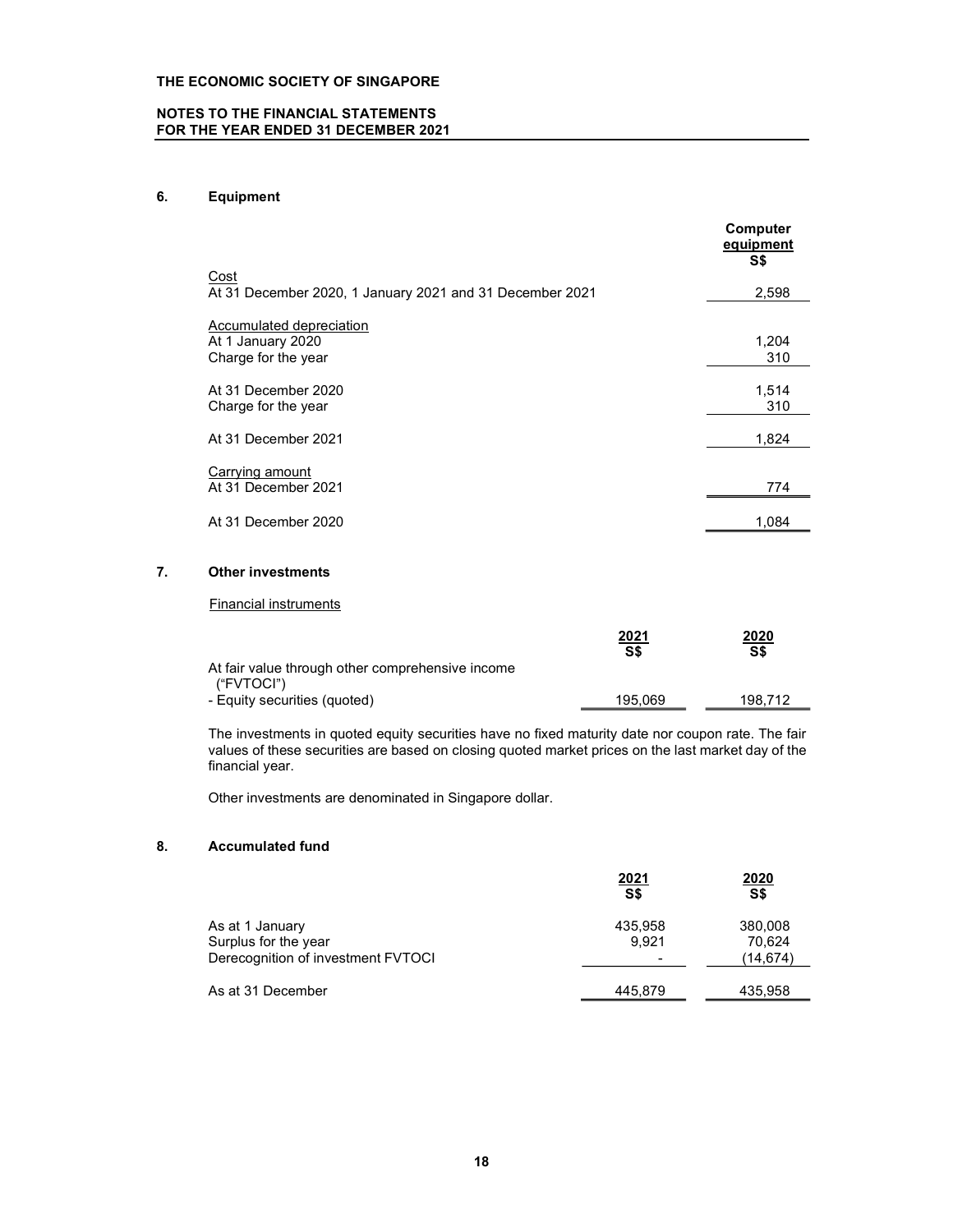### NOTES TO THE FINANCIAL STATEMENTS FOR THE YEAR ENDED 31 DECEMBER 2021

### 9. Fair value reserve

|                                           | 2021                     | 2020     |  |
|-------------------------------------------|--------------------------|----------|--|
|                                           | S\$                      | S\$      |  |
| As at 1 January                           | 114,306                  | 119.211  |  |
| Change in fair value of other investments | (3,643)                  | 9.769    |  |
| Derecognition of investment FVTOCI        | $\overline{\phantom{a}}$ | (14,674) |  |
| As at 31 December                         | 110.663                  | 114,306  |  |

Fair value reserve represents the cumulative fair value changes, net of tax, of equity securities at fair value through other comprehensive until they are disposed of or impaired.

### 10. Life subscription

|                                 | <u>2021</u><br>S\$ | 2020<br>S\$ |  |
|---------------------------------|--------------------|-------------|--|
| As at 1 January and 31 December | 59,722             | 59,722      |  |

### 11. Financial instruments and financial risks

The Society's activities expose it to credit risk, market risks such as equity price risk and liquidity risk. The Society's overall risk management strategy seeks to minimise adverse effects from the volatility of financial markets on the Society's financial performance.

The Executive Committee is responsible for setting the objectives and underlying principles of financial risk management for the Society. The Executive Committee then establishes the detailed policies such as authority levels, oversight responsibilities, risk identification and measurement, exposure limits and hedging strategies, in accordance with the objectives and underlying principles approved by the Executive Committee.

There have been no changes to the Society's exposure to these financial risks or the manner in which it manages and measures the risk.

### Credit risk

Credit risk refers to the risk that the counterparty will default on its contractual obligations resulting in a loss to the Society. The Society do not have any significant credit exposure to any single counterparty or any groups of counterparties having similar characteristics.

The Society major classes of financial assets are other receivable, bank deposits and other investments.

Bank deposits are mainly deposits with banks with high credit-ratings assigned by international credit rating agencies.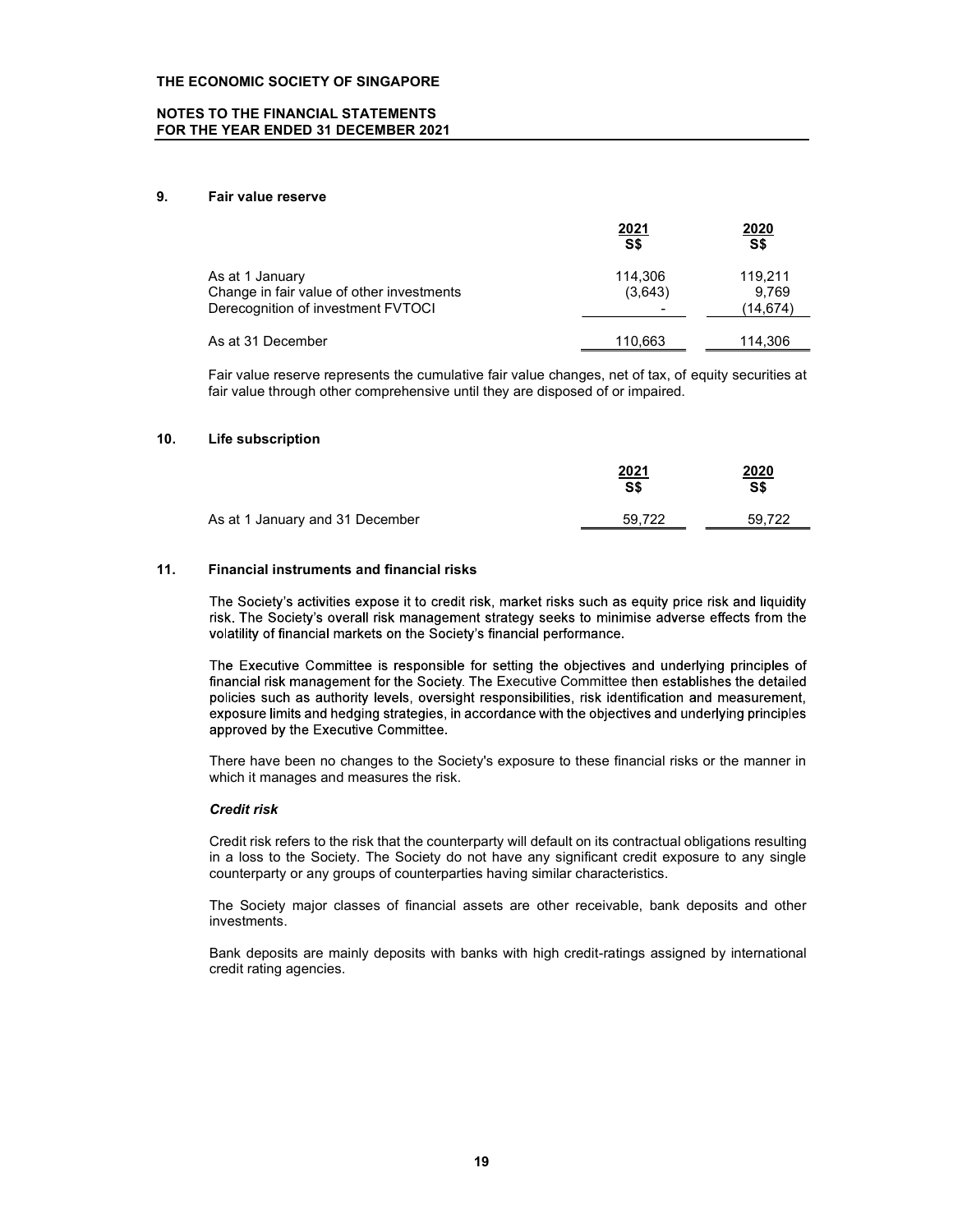### NOTES TO THE FINANCIAL STATEMENTS FOR THE YEAR ENDED 31 DECEMBER 2021

### 11. Financial instruments and financial risks (Continued)

### Credit risk (Continued)

The Society's internal credit risk grading categories are as follows:

| <b>Category</b> | <b>Description</b>                                                                                                                         | <b>Basis of recognising ECL</b>                                                                                                                                                                    |
|-----------------|--------------------------------------------------------------------------------------------------------------------------------------------|----------------------------------------------------------------------------------------------------------------------------------------------------------------------------------------------------|
|                 | Low credit risks Note 1                                                                                                                    | 12-months ECL                                                                                                                                                                                      |
|                 | Non-significant increase in credit risks<br>since initial recognition and financial<br>asset is $\leqslant$ 30 days past due               | 12-months ECL                                                                                                                                                                                      |
| $\mathcal{R}$   | Significant increase in credit risk since<br>initial recognition Note 2 or financial asset<br>$is > 30$ days past due                      | Lifetime ECL                                                                                                                                                                                       |
| 4               | Evidence indicates that financial asset<br>is credit-impaired Note 3                                                                       | Difference between<br>financial<br>asseťs.<br>gross carrying amount and present value<br>of estimated future cash flows discounted<br>at the financial asset's original effective<br>interest rate |
| 5               | Evidence indicates that the Executive<br>Committee<br>has<br>reasonable<br>no<br>expectations of recovering the write off<br>amount Note 4 | Written off                                                                                                                                                                                        |

Note 1. Low credit risk

The financial asset is determined to have low credit risk if the financial assets have a low risk of default, the counterparty has a strong capacity to meet its contractual cash flow obligations in the near term and adverse changes in economic and business conditions in the longer term may, but will not necessarily, reduce the ability of the counterparty to fulfil its contractual cash flow obligations. Generally, this is the case when the Society assesses and determines that the debtor has been, is in and is highly likely to be, in the foreseeable future and during the (contractual) term of the financial asset, in a financial position that will allow the debtor to settle the financial asset as and when it falls due.

### Note 2. Significant increase in credit risk

In assessing whether the credit risk of the financial asset has increased significantly since initial recognition, the Society compares the risk of default occurring on the financial asset as of reporting date with the risk of default occurring on the financial asset as of date of initial recognition, and considered reasonable and supportable information, that is available without undue cost or effort, that is indicative of significant increases in credit risk since initial recognition. In assessing the significance of the change in the risk of default, the Society considers both past due (i.e. whether it is more than 30 days past due) and forward looking quantitative and qualitative information. Forward looking information includes the assessment of the latest performance and financial position of the debtor, adjusted for the Society's future outlook of the industry in which the debtor operates based on independently obtained information (e.g. expert reports, analyst's reports etc) and the most recent news or market talks about the debtor, as applicable. In its assessment, the Society will generally, for example, assess whether the deterioration of the financial performance and/or financial position, adverse change in the economic environment (country and industry in which the debtor operates), deterioration of credit risk of the debtor, etc. is in line with its expectation as of the date of initial recognition of the financial asset. Irrespective of the outcome of the above assessment, the Society presumes that the credit risk on a financial asset has increased significantly since initial recognition when contract payments are >30 days past due, unless the Society has reasonable and supportable information that demonstrates otherwise.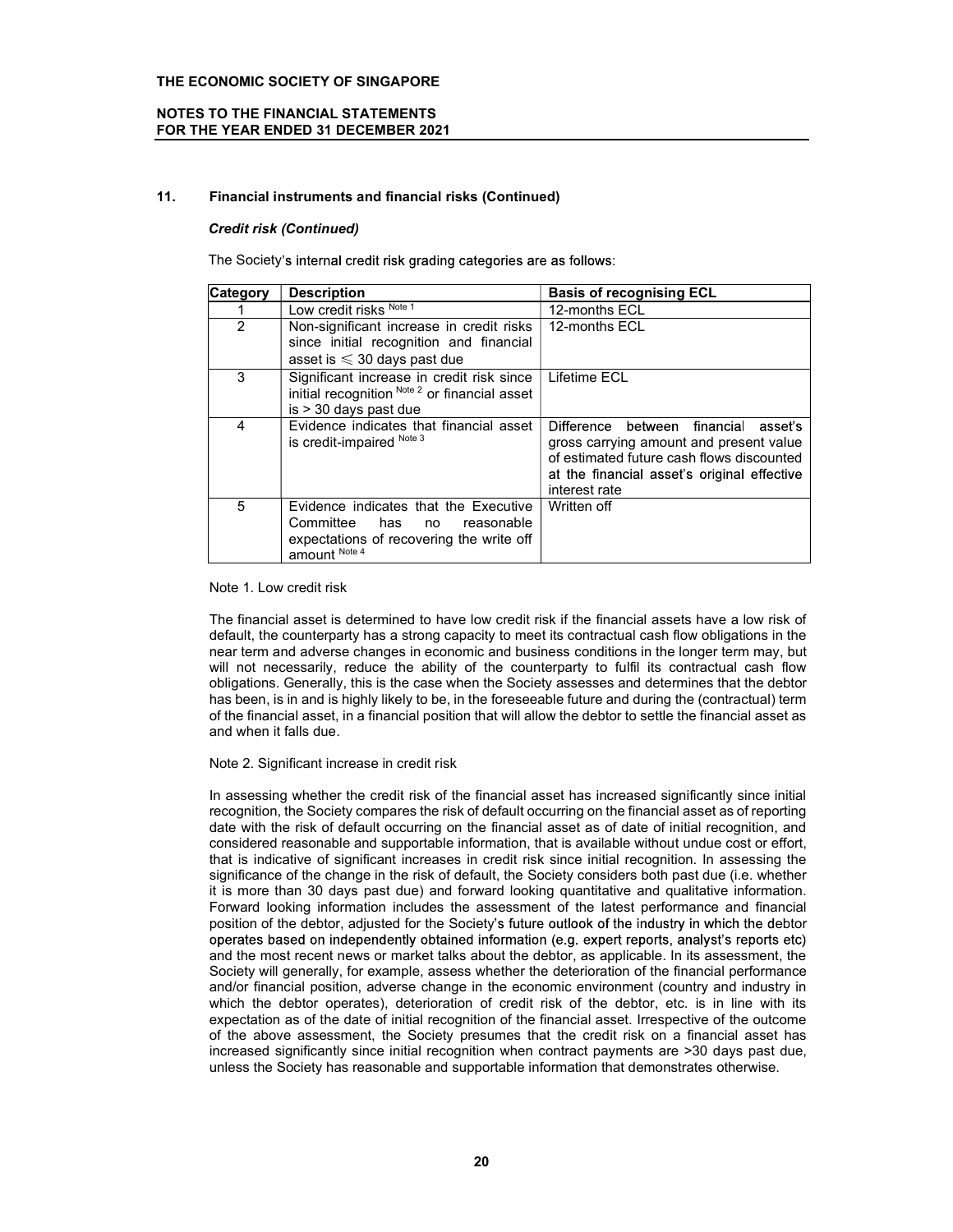### NOTES TO THE FINANCIAL STATEMENTS FOR THE YEAR ENDED 31 DECEMBER 2021

### 11. Financial instruments and financial risks (Continued)

### Credit risk (Continued)

### Note 3. Credit impaired

In determining whether financial assets are credit-impaired, the Society assesses whether one or more events that have a detrimental impact on the estimated future cashflows of the financial asset have occurred. Evidence that a financial asset is credit impaired includes the following observable data:

- Significant financial difficulty of the debtor;
- Breach of contract, such as a default or being more than 90 days past due;
- It is becoming probable that the debtor will enter bankruptcy or other financial reorganisation; or
- the disappearance of an active market for the financial asset because of financial difficulties.

### Note 4. Write off

Generally, the Society writes off, partially or fully, the financial asset when it assesses that there is no realistic prospect of recovery of the amount as evidenced by, for example, the debtor's lack of assets or income sources that could generate sufficient cashflows to repay the amounts subjected to the write-off.

The Society performs ongoing credit evaluation of its counterparties' financial condition and generally does not require collateral.

The Society does not have any significant credit exposure to any single counterparty or any groups of counterparties having similar characteristics.

As at the end of the financial year, there was no significant concentration of credit risk. The maximum exposure to credit risk is represented by the carrying amount of each financial asset in the statements of financial position.

### Equity price risk

The Society is exposed to equity price risk arising from equity securities classified as fair value through other comprehensive income. Equity securities are held for strategic rather than trading purposes. The Society did not actively trade in other investments.

Further details of these equity securities can be found in Note 7 to the financial statements.

### Equity price sensitivity analysis

The sensitivity analysis below has been determined based on the exposure to equity price risk at the end of the financial year.

The sensitivity analysis assumes an instantaneous 10% change in the equity prices from the reporting date, with all variables held constant.

|                   | Increase/(Decrease)<br>Equity |             |  |
|-------------------|-------------------------------|-------------|--|
|                   | 2021<br>S\$                   | 2020<br>S\$ |  |
| Other investments | 19.507                        | 19.871      |  |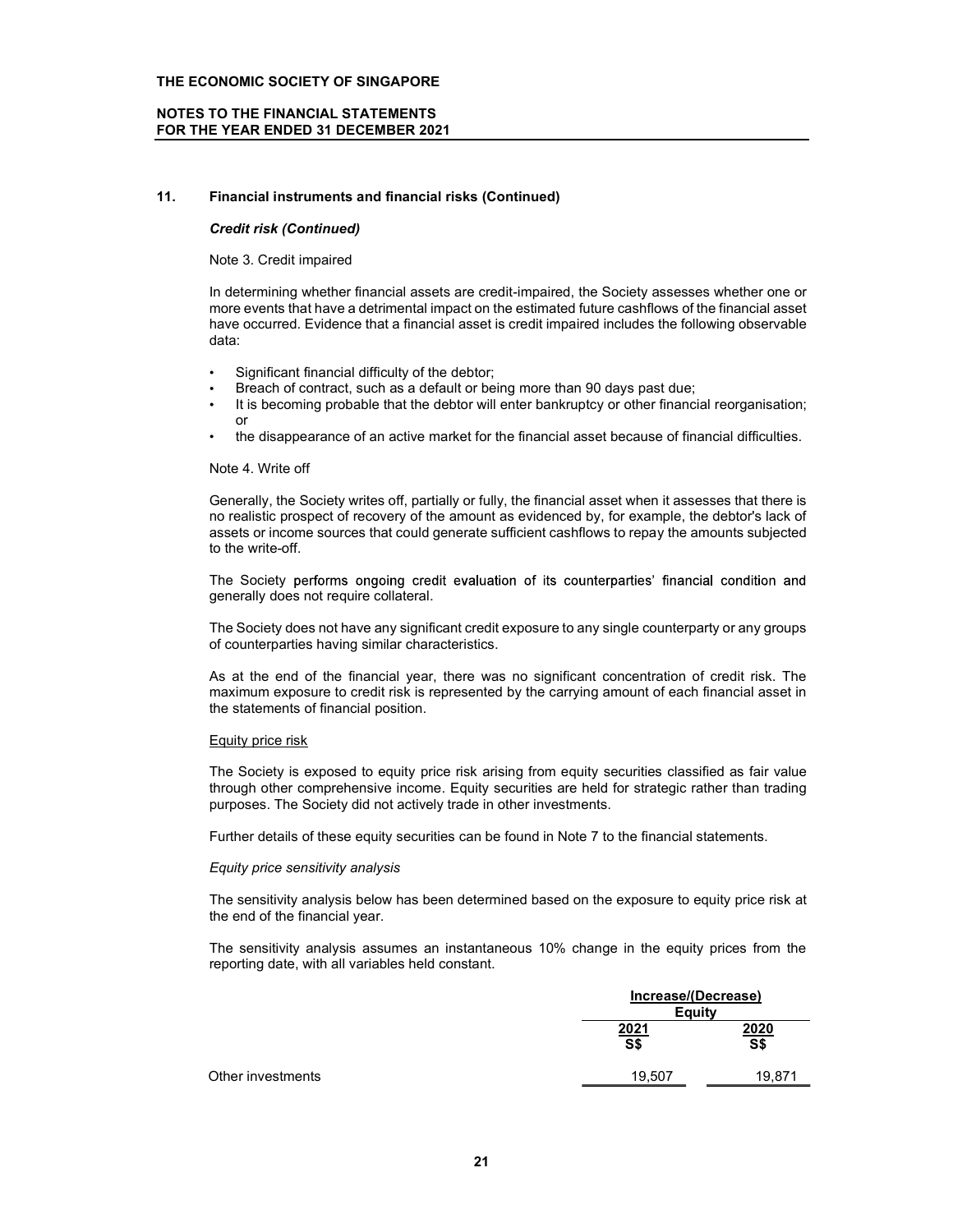### NOTES TO THE FINANCIAL STATEMENTS FOR THE YEAR ENDED 31 DECEMBER 2021

### 11. Financial instruments and financial risks (Continued)

### Market risks

Foreign exchange risk

The Society does not transact in foreign currency denominated transactions.

Interest rate risk

The Society has no exposure to interest rate risk.

### Liquidity risk

The Executive Committee exercises prudent liquidity risk management policies. It implies maintaining sufficient cash to close out market positions. Due to the non-profit organisation nature of its operations, funding is mainly from memberships, organisation of events and to some extent the income from its investment. All financial liabilities of the Society is payable within the next 12 months.

### 12. Fair value of assets and liabilities

The carrying amounts of applicable assets and liabilities, approximate their respective fair values due to the relative short-term maturity of these financial instruments. The fair values of other classes of financial assets and liabilities are disclosed in the respective notes to the financial statements.

The fair values of applicable financial assets and financial liabilities are determined as follows:

- (a) Level 1 the fair values of assets and liabilities with standard terms and conditions and which trade in active markets that the Group can access at the measurement date are determined with reference to quoted market prices (unadjusted).
- (b) Level 2 in the absence of quoted market prices, the fair values of the assets and liabilities are determined using the other observable, either directly or indirectly, inputs such as quoted prices for similar assets/liabilities in active markets or included within Level 1, quoted prices for identical or similar assets/liabilities in non-active markets.
- (c) Level 3 in the absence of quoted market prices included within Level 1 and observable inputs included within Level 2, the fair values of the remaining assets and liabilities are determined in accordance with generally accepted pricing models.

The other investments of the Society belong to Level 1 of the fair value hierarchy.

### 13. Capital management

The Society is a non-profit organisation where funding is obtained through memberships, profits from events organised and returns on investments made. The Society ensures that there is sufficient income and funds to realise its primary objectives by regularly reviewing its financial standing in relation to the requirements of the operations.

The Society is not subject to any externally imposed capital requirement. The Society's overall strategy remains unchanged from prior years.